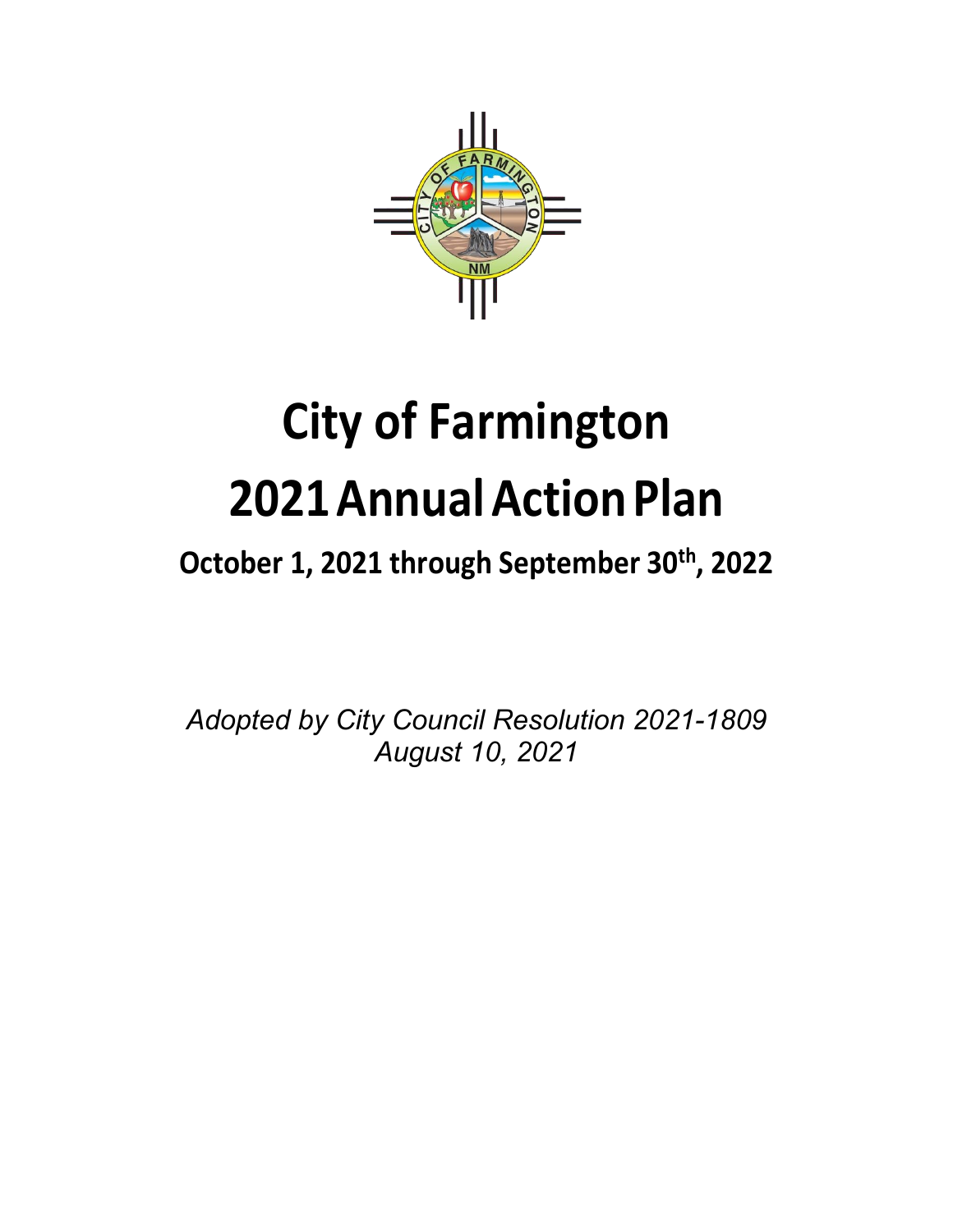# **Executive Summary**

## **AP-05 Executive Summary - 24 CFR 91.200(c), 91.220(b)**

## **1. Introduction**

The Community Development Block Grant (CDBG) Program is administered by the U.S. Department of Housing and Urban Development (HUD). The CDBG program provides an annual grant to entitlement communities to carry out a wide range of activities directed towards providing decent, safe, and sanitary housing, a suitable living environment, and expandable economic opportunities. The amount of funds the City of Farmington receives is based on population size and the number of low-to-moderate income residents. This is the 18th year that the City will receive Block Grant funds. Each activity must meet one of the three following national objectives identified by HUD for the CDBG program before it is eligible for funding:

- Benefit to low- and moderate-income (LMI) persons;
- Aid in the prevention or elimination of slums and blight; or
- Address other community development needs that present a serious and immediate threat to the health and welfare of the community.

CDBG activities must also meet eligibility requirements set by HUD and address a priority need, goal, and objective established in the City's 2019-2023 Consolidated Plan. The priority needs established in the Consolidated Plan include: homelessness, special needs populations, community facilities, infrastructure, and low-to-moderate income households.

The Annual Action Plan identifies the projects recommended to receive CDBG funds for the 2021 program year and serves as the City's application for funding. The City anticipates receiving \$408,284 in regular 2021 CDBG funds.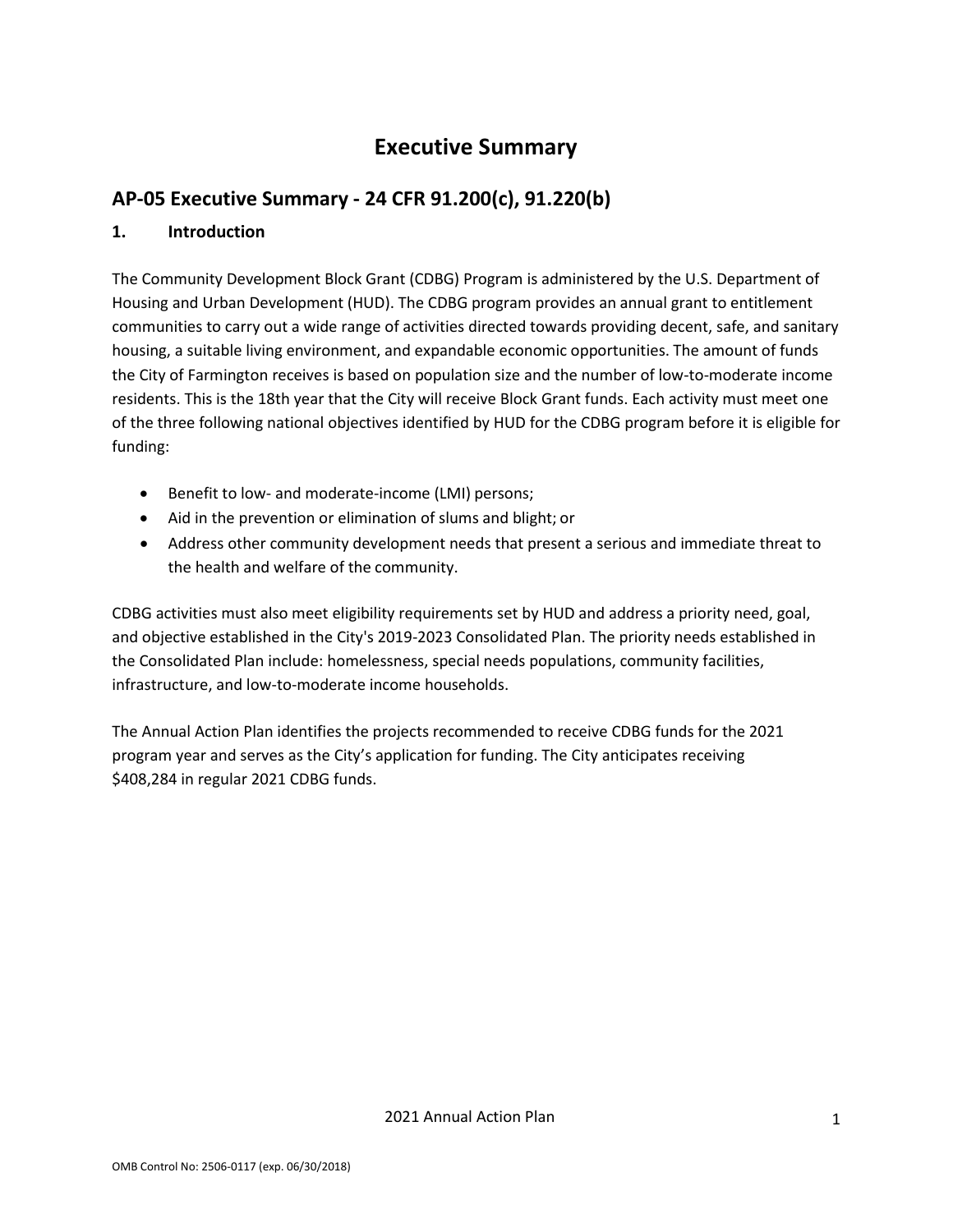## **2. Summarize the objectives and outcomes identified in the Plan**

This could be a restatement of items or a table listed elsewhere in the plan or a reference to another location. It may also contain any essential items from the housing and homeless needs assessment, the housing market analysis or the strategic plan.

The objectives of this Action Plan are based on those identified in the 2019-2023 Consolidated Plan's Strategic Plan. These objectives include providing decent housing, providing a suitable living environment, and expanding economic opportunities:

- Providing decent housing: helping homeless persons obtain appropriate housing and assisting those at risk of homelessness; preserving the affordable housing stock; increasing availability of permanent housing that is affordable to low- and moderate-income persons without discrimination; and increasing the supply of supportive housing.
- Providing a suitable living environment: improving the safety and livability of neighborhoods; increasing access to quality facilities and services; and reducing the isolation of income groups within an area through integration of low-income housing opportunities.
- Expanding economic opportunities: creating jobs that are accessible to low- and moderateincome persons; making mortgage financing available for low- and moderate-income persons at reasonable rates; providing access to credit for development activities that promote long-term economic and social viability of the community; and empowering low-income persons to achieve self-sufficiency to reduce generational poverty in federally-assisted and publichousing.

The City proposes to utilize the 2021 CDBG grant to fund capital improvements and public services to address the priority needs of the homeless, special needs populations, community facilities, infrastructure, and low- and moderate-income persons. The project outcomes will be based on the number of persons assisted on the projects.

## **3. Evaluation of past performance**

This is an evaluation of past performance that helped lead the grantee to choose its goals or projects.

The City of Farmington, as a recipient of CDBG funding, has completed a Consolidated Annual Performance and Evaluation Performance Report (CAPER) at the end of each program year. These reports summarize past accomplishments and evaluate performance in regards to meeting goals set forth by the Consolidated Plan. CAPERs are published on the City website at[:](http://www.fmtn.org/CDBG) [http://www.fmtn.org/CDBG.](http://www.fmtn.org/CDBG)

2021 Annual Action Plan The City has engaged in a variety of project types that help to meet the objectives of the Plan, including providing decent housing through rental assistance and transitional housing, suitable living environments through capital improvements, and economic and community opportunities through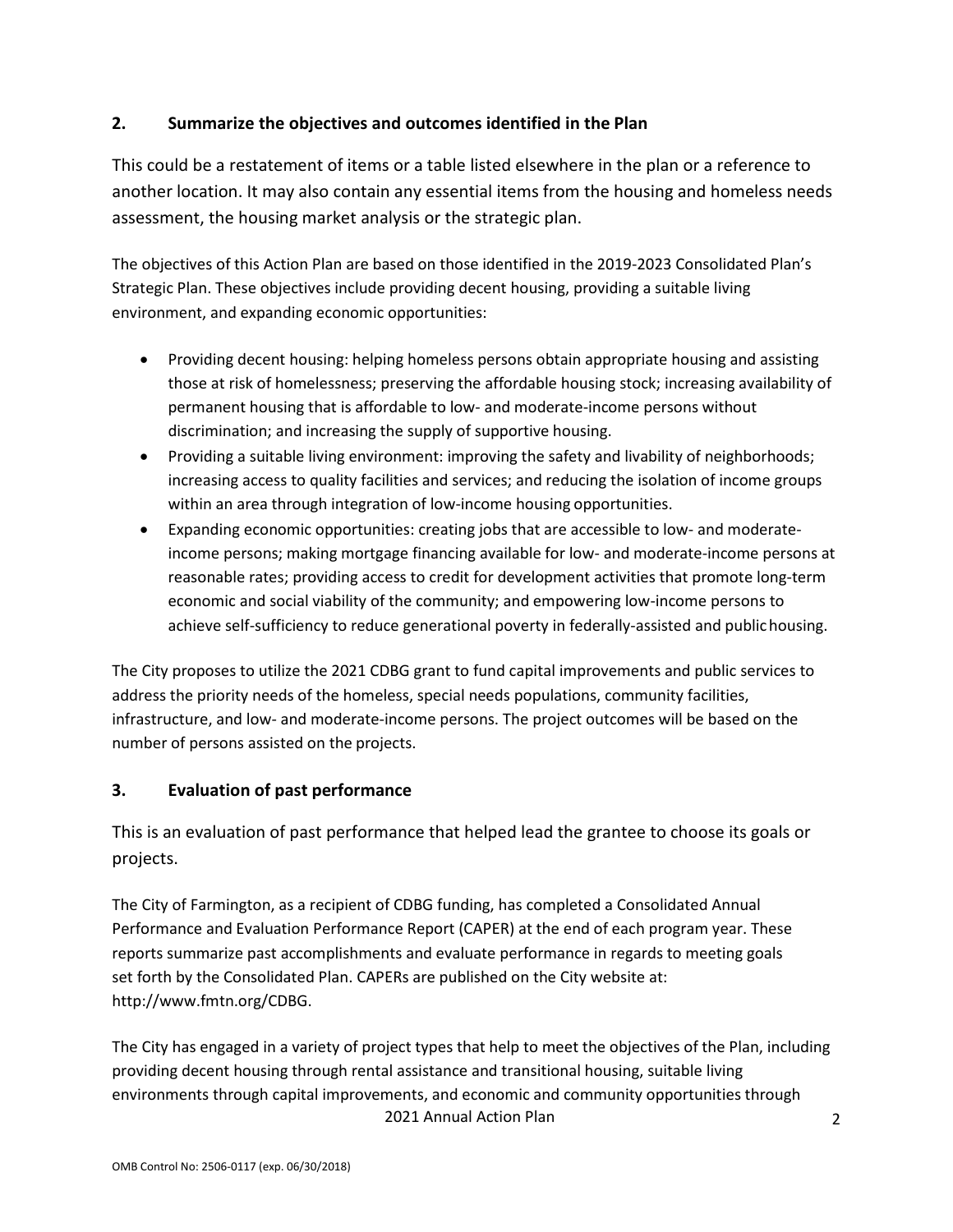STEM programs, mentoring/counseling, and training. The accomplishments in past program years have allowed the City to continue to meet its goals set forth by this Plan.

## **4. Summary of Citizen Participation Process and consultation process**

Summary from citizen participation section of plan.

The U.S. Department of Housing and Urban Development (HUD) requires entitlement communities under the Federal Housing and Community Development Act of 1974, as amended, to develop a citizen participation plan as the first step in developing a new Consolidated Plan. The Citizen Participation Plan describes how the City of Farmington involves residents in the planning, implementation, and assessment process for how to use Community Development Block Grant (CDBG) funds. It includes the City's policies and procedures for public participation in the Consolidated Plan process. The Consolidated Plan is a five-year plan required by HUD that assesses community needs and sets out a strategic plan with proposed projects for the five-year period. The main components of the Consolidated Plan include: housing affordability; housing needs; community needs; homeless needs; special needs; priority ranking; a strategic plan; and, an Analysis of Impediments to Fair Housing Choice. Also, included in the process is the development of the first year Annual Action Plan (2019).

The Citizen Participation Plan generally documents the process and public involvement for the development of the Consolidated Plan, the Annual Action Plans, and the Consolidated Annual Performance and Evaluation Report (CAPER) over the Consolidated Plan five-year period. All public meetings and public hearings are publicized in two languages, in accordance with applicable HUD, state and local regulations.

In addition, the staff included the draft 2021 Annual Action Plan with community outreach events engaging the public regarding the City of Farmington's 2040 Comprehensive Plan Update.

## **5. Summary of public comments**

The 2021 Annual Action Plan was available for public comments from July 9, 2021 to August 10, 2021. No public comments have been received.

No members of the public spoke at the August 10, 2021 Council meeting.

## **6. Summary of comments or views not accepted and the reasons for not accepting them**

The City of Farmington makes every attempt to incorporate all comments into the formulation of this Action Plan. Any comments made during the public comment period for the 2021 Action Plan will be included in this section.

### **7. Summary**

2021 Annual Action Plan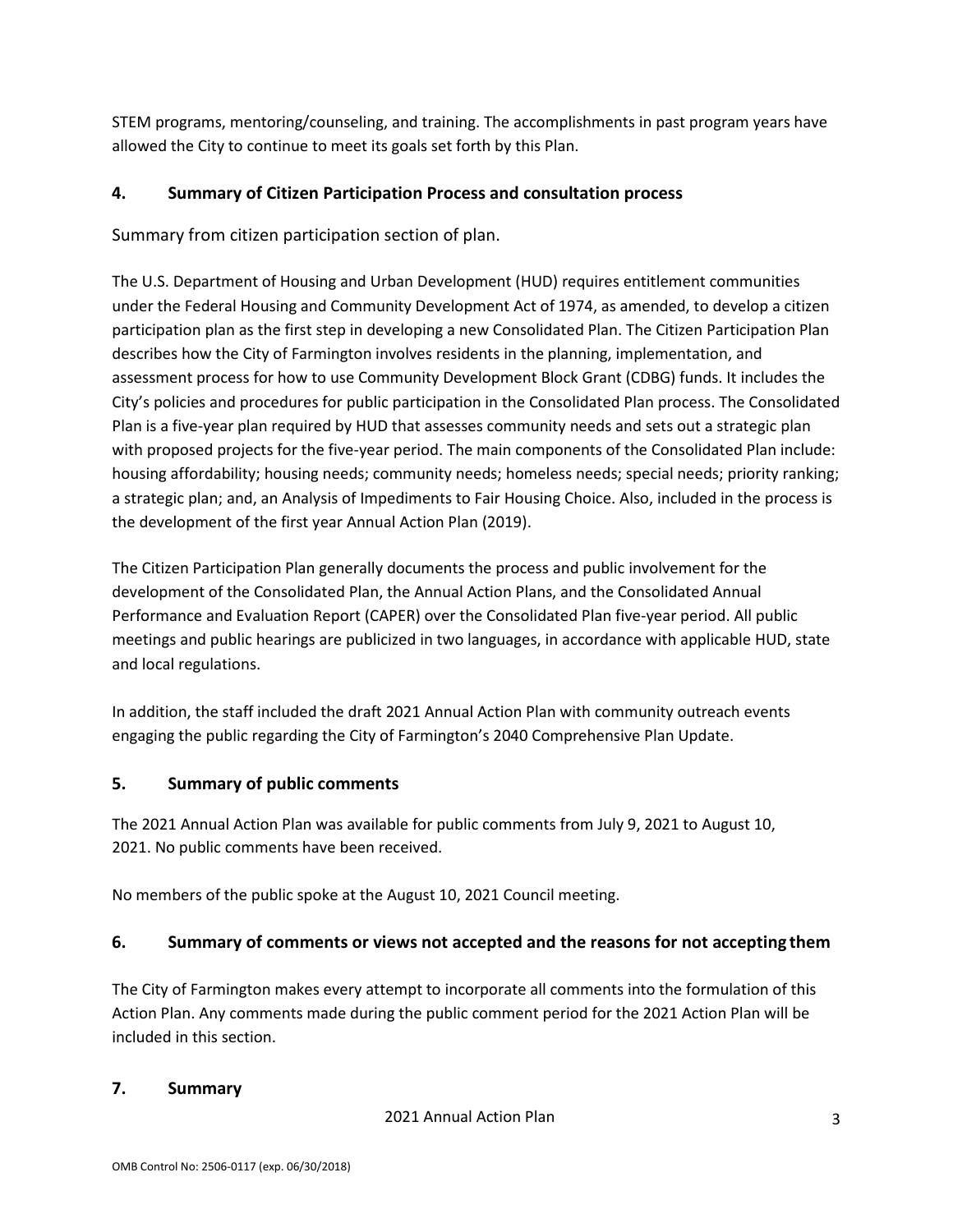The City of Farmington will continue to receive annual CDBG allocations to benefit low-and-moderate income residents in the community. CDBG projects recommended for funding for the 2021 program year meet a priority, goal, and objective identified in the 2019-2023 Consolidated Plan. The City will evaluate past performance and make adjustments in the future to better serve the needs of the community. Residents and providers will continue to be informed and invited to participate in the CDBG process to ensure projects meet the needs of the community.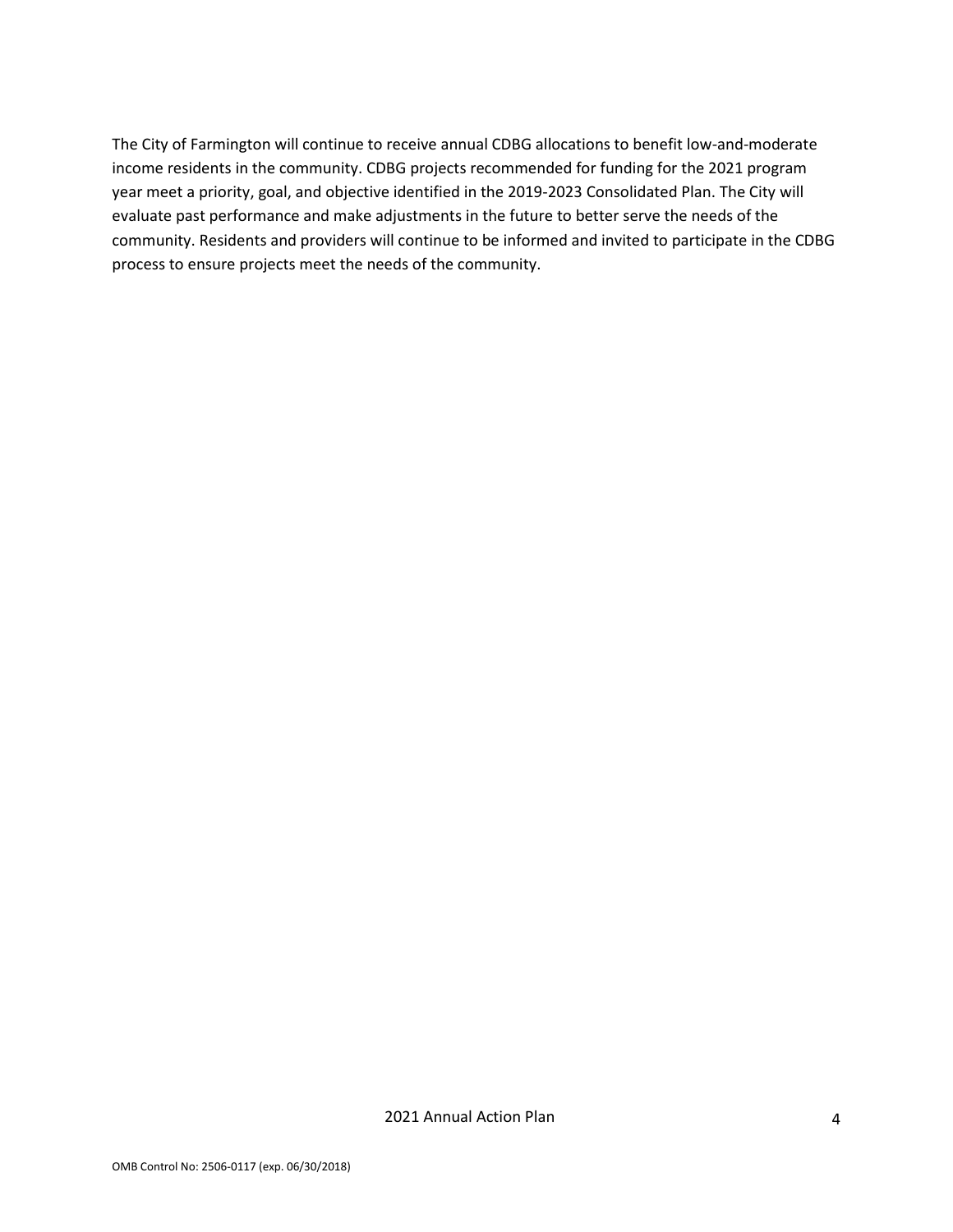## **PR-05 Lead & Responsible Agencies – 91.200(b)**

## **1. Agency/entity responsible for preparing/administering the Consolidated Plan**

Describe the agency/entity responsible for preparing the Consolidated Plan and those responsible for administration of each grant program and funding source.

| <b>Agency Role</b>        | <b>Name</b>       | Department/Agency                 |
|---------------------------|-------------------|-----------------------------------|
|                           |                   |                                   |
| <b>CDBG Administrator</b> | <b>FARMINGTON</b> | <b>Community Works Department</b> |

**Table 1 – Responsible Agencies**

## **Narrative (optional)**

The City of Farmington's Community Works Department, through the CDBG Division, is in charge of administering the Community Development Block Grant Program.

#### **Consolidated Plan Public Contact Information**

Mike Safrany, Associate Planner

Planning Division

City of Farmington

800 Municipal Drive, Farmington, NM 87401

Phone: (505) 599-1333

Email: [msafrany@fmtn.org](mailto:msafrany@fmtn.org)

2021 Annual Action Plan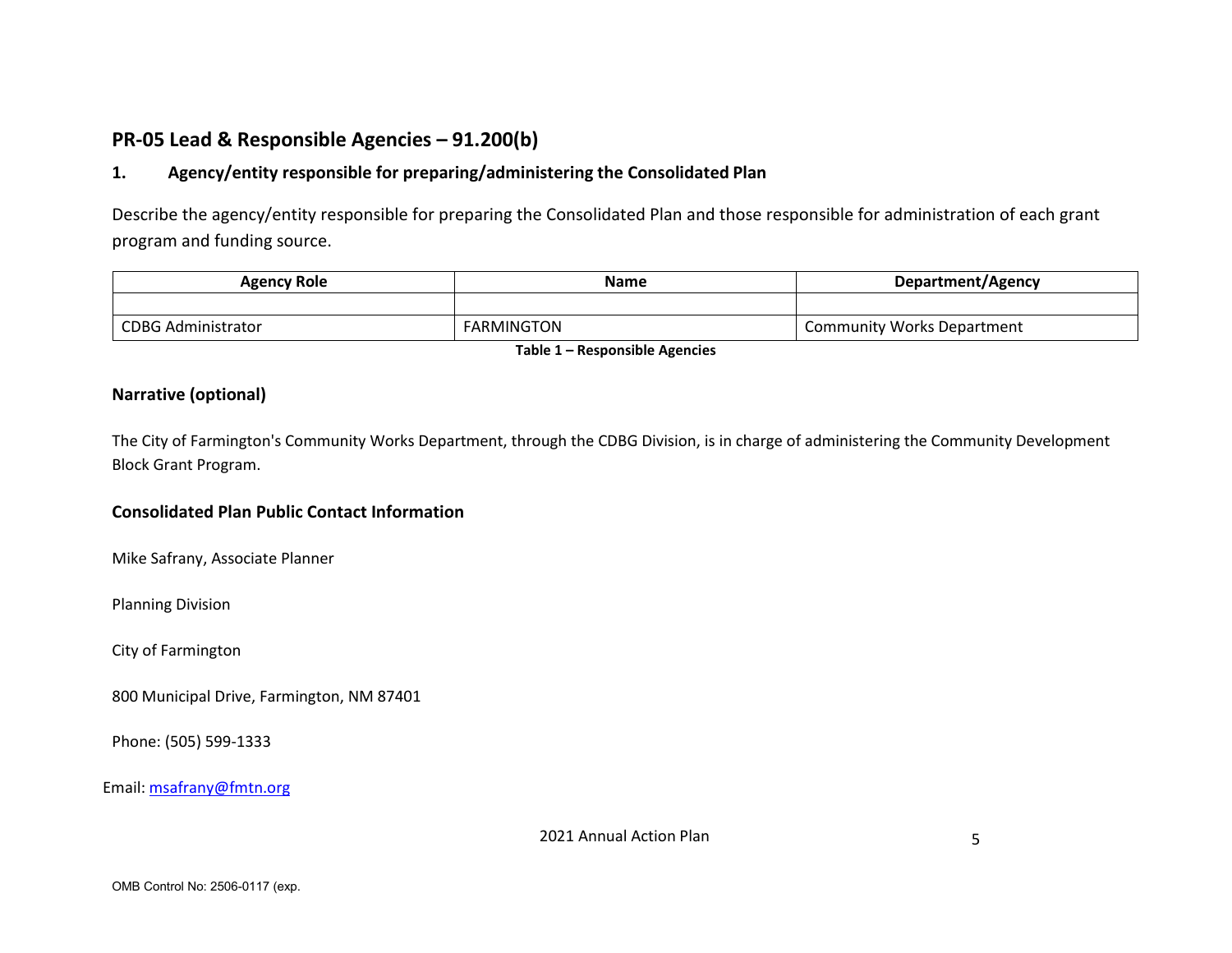## **AP-10 Consultation – 91.100, 91.200(b), 91.215(l)**

## **1. Introduction**

The Annual Action Plan identifies the agencies and projects awarded with CDBG. These projects address the community needs identified in the 2019-2023 Consolidated Plan. Community needs were based on input received from services providers, clients, and residents during the Consolidated Plan process. Additionally, the City identified emergent needs resulting from the coronavirus pandemic. As part of the public participation process, the City additionally allowed a public review and comment period of the Draft 2021 Action Plan. This period was followed by a public hearing on August 10, 2021 to receive additional comments.

## **Provide a concise summary of the jurisdiction's activities to enhance coordination between public and assisted housing providers and private and governmental health, mental health and service agencies (91.215(l))**

The City of Farmington staff has collaborated with, coordinated with, and supported a number of organizations in the area to undertake activities related to housing, health, and other public services. Participating organizations include: Totah Behavioral Health, Presbyterian Medical Services, Joint Intervention Program, ECHO Food Bank, Family Crisis Center, People Assisting the Homeless (PATH), San Juan County Housing Authority, San Juan County Partnership, San Juan Center for Independence, Masada House, Identity, Inc!, Navajo United Methodist Center, Big Brothers Big Sisters, and other local organizations and businesses. These agencies received public participation notices for the Action Plan.

## **Describe coordination with the Continuum of Care and efforts to address the needs of homeless persons (particularly chronically homeless individuals and families, families with children, veterans, and unaccompanied youth) and persons at risk of homelessness.**

The Farmington CDBG Division has attended various COVID-19 webinars with the New Mexico Coalition to End Homelessness (NMCEH), which houses the "Balance of State CoC" for the State of New Mexico. The City of Farmington CDBG program also works closely with San Juan County Partnership which has a HUD Grant for CoC Rental Assistance Program. Both organizations were invited to participate in the Priority Needs and Fair Housing Surveys, attend the two public meetings on Community Needs and Identifying Strategies for the Consolidated Plan, and review/comment on the Consolidated Plan. This plan identifies the community needs and provides guidance for formulating Action Plans.

Staff worked with the NMCEH to obtain homeless data for the 2019-2013 Consolidated Plan. Additionally, the CDBG Division has been in joint discussions with NMCEH and a Colorado-based organization to explore funding opportunities for affordable housing in the community.

2021 Annual Action Plan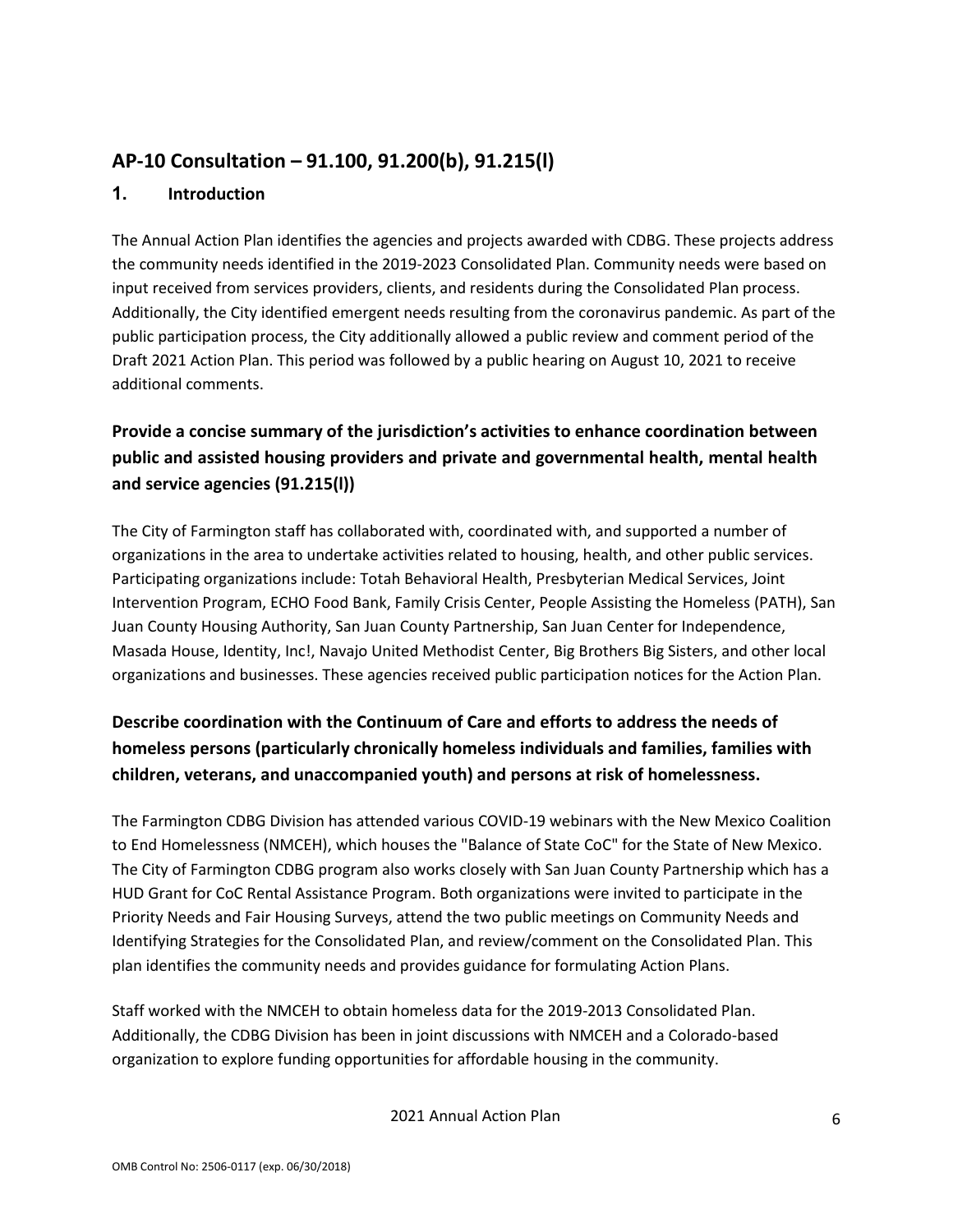**Describe consultation with the Continuum(s) of Care that serves the jurisdiction's area in determining how to allocate ESG funds, develop performance standards for and evaluate outcomes of projects and activities assisted by ESG funds, and develop funding, policies and procedures for the operation and administration of HMIS**

The City of Farmington does not receive Emergency Solution Grant funding from HUD.

**2. Describe Agencies, groups, organizations and others who participated in theprocess and describe the jurisdiction's consultations with housing, social service agencies and other entities**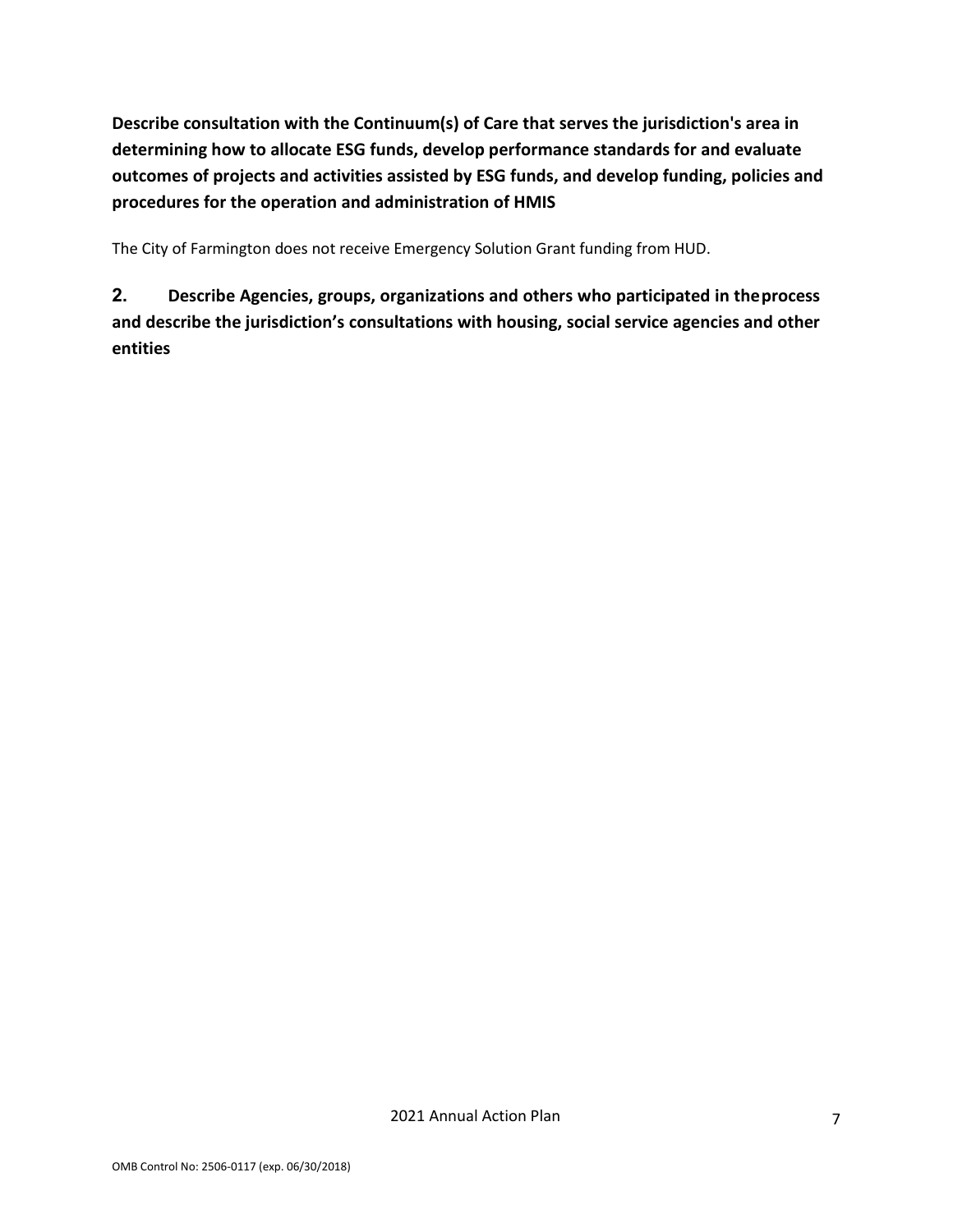**Table 2 – Agencies, groups, organizations who participated**

| Services - Housing<br><b>Agency/Group/Organization Type</b><br>Services-Persons with Disabilities<br>Services-Victims of Domestic Violence<br>Services-homeless<br>Services-Health<br>Services - Victims<br>Homeless Needs - Chronically homeless<br>What section of the Plan was addressed by<br><b>Homelessness Strategy</b><br><b>Consultation?</b><br><b>Housing Need Assessment</b><br><b>Public Housing Needs</b><br>Homelessness Needs - Veterans<br>Homelessness Needs - Unaccompanied youth<br>Non-Homeless Special Needs<br>Briefly describe how the Agency/Group/Organization<br>The City invited agencies to participate in the Community Needs and Fair Housing<br>was consulted. What are the anticipated outcomes of<br>Surveys, and attend the two public meetings on Community Needs and Identifying<br>the consultation or areas for improved coordination?<br>Strategies for the 2019-2023 Consolidate Plan. Local organizations were also<br>invited to participate in the public review and comment period for the 2021 Action<br>Plan. Additionally, as regular CDBG subrecipients, some agencies submit quarterly<br>reports that communicate the need for housing/homeless services, which the City<br>continues to address.<br>$\overline{2}$<br>Agency/Group/Organization<br><b>City of Farmington Fire Department</b><br><b>Agency/Group/Organization Type</b><br>Services-homeless<br>Services-Health | 1 | Agency/Group/Organization | <b>Public Service Providers</b> |
|-----------------------------------------------------------------------------------------------------------------------------------------------------------------------------------------------------------------------------------------------------------------------------------------------------------------------------------------------------------------------------------------------------------------------------------------------------------------------------------------------------------------------------------------------------------------------------------------------------------------------------------------------------------------------------------------------------------------------------------------------------------------------------------------------------------------------------------------------------------------------------------------------------------------------------------------------------------------------------------------------------------------------------------------------------------------------------------------------------------------------------------------------------------------------------------------------------------------------------------------------------------------------------------------------------------------------------------------------------------------------------------------------------------------------------------|---|---------------------------|---------------------------------|
|                                                                                                                                                                                                                                                                                                                                                                                                                                                                                                                                                                                                                                                                                                                                                                                                                                                                                                                                                                                                                                                                                                                                                                                                                                                                                                                                                                                                                                   |   |                           |                                 |
|                                                                                                                                                                                                                                                                                                                                                                                                                                                                                                                                                                                                                                                                                                                                                                                                                                                                                                                                                                                                                                                                                                                                                                                                                                                                                                                                                                                                                                   |   |                           |                                 |
|                                                                                                                                                                                                                                                                                                                                                                                                                                                                                                                                                                                                                                                                                                                                                                                                                                                                                                                                                                                                                                                                                                                                                                                                                                                                                                                                                                                                                                   |   |                           |                                 |
|                                                                                                                                                                                                                                                                                                                                                                                                                                                                                                                                                                                                                                                                                                                                                                                                                                                                                                                                                                                                                                                                                                                                                                                                                                                                                                                                                                                                                                   |   |                           |                                 |
|                                                                                                                                                                                                                                                                                                                                                                                                                                                                                                                                                                                                                                                                                                                                                                                                                                                                                                                                                                                                                                                                                                                                                                                                                                                                                                                                                                                                                                   |   |                           |                                 |
|                                                                                                                                                                                                                                                                                                                                                                                                                                                                                                                                                                                                                                                                                                                                                                                                                                                                                                                                                                                                                                                                                                                                                                                                                                                                                                                                                                                                                                   |   |                           |                                 |
|                                                                                                                                                                                                                                                                                                                                                                                                                                                                                                                                                                                                                                                                                                                                                                                                                                                                                                                                                                                                                                                                                                                                                                                                                                                                                                                                                                                                                                   |   |                           |                                 |
|                                                                                                                                                                                                                                                                                                                                                                                                                                                                                                                                                                                                                                                                                                                                                                                                                                                                                                                                                                                                                                                                                                                                                                                                                                                                                                                                                                                                                                   |   |                           |                                 |
|                                                                                                                                                                                                                                                                                                                                                                                                                                                                                                                                                                                                                                                                                                                                                                                                                                                                                                                                                                                                                                                                                                                                                                                                                                                                                                                                                                                                                                   |   |                           |                                 |
|                                                                                                                                                                                                                                                                                                                                                                                                                                                                                                                                                                                                                                                                                                                                                                                                                                                                                                                                                                                                                                                                                                                                                                                                                                                                                                                                                                                                                                   |   |                           |                                 |
|                                                                                                                                                                                                                                                                                                                                                                                                                                                                                                                                                                                                                                                                                                                                                                                                                                                                                                                                                                                                                                                                                                                                                                                                                                                                                                                                                                                                                                   |   |                           |                                 |
|                                                                                                                                                                                                                                                                                                                                                                                                                                                                                                                                                                                                                                                                                                                                                                                                                                                                                                                                                                                                                                                                                                                                                                                                                                                                                                                                                                                                                                   |   |                           |                                 |
|                                                                                                                                                                                                                                                                                                                                                                                                                                                                                                                                                                                                                                                                                                                                                                                                                                                                                                                                                                                                                                                                                                                                                                                                                                                                                                                                                                                                                                   |   |                           |                                 |
|                                                                                                                                                                                                                                                                                                                                                                                                                                                                                                                                                                                                                                                                                                                                                                                                                                                                                                                                                                                                                                                                                                                                                                                                                                                                                                                                                                                                                                   |   |                           |                                 |
|                                                                                                                                                                                                                                                                                                                                                                                                                                                                                                                                                                                                                                                                                                                                                                                                                                                                                                                                                                                                                                                                                                                                                                                                                                                                                                                                                                                                                                   |   |                           |                                 |
|                                                                                                                                                                                                                                                                                                                                                                                                                                                                                                                                                                                                                                                                                                                                                                                                                                                                                                                                                                                                                                                                                                                                                                                                                                                                                                                                                                                                                                   |   |                           |                                 |
|                                                                                                                                                                                                                                                                                                                                                                                                                                                                                                                                                                                                                                                                                                                                                                                                                                                                                                                                                                                                                                                                                                                                                                                                                                                                                                                                                                                                                                   |   |                           |                                 |
|                                                                                                                                                                                                                                                                                                                                                                                                                                                                                                                                                                                                                                                                                                                                                                                                                                                                                                                                                                                                                                                                                                                                                                                                                                                                                                                                                                                                                                   |   |                           |                                 |
|                                                                                                                                                                                                                                                                                                                                                                                                                                                                                                                                                                                                                                                                                                                                                                                                                                                                                                                                                                                                                                                                                                                                                                                                                                                                                                                                                                                                                                   |   |                           |                                 |
|                                                                                                                                                                                                                                                                                                                                                                                                                                                                                                                                                                                                                                                                                                                                                                                                                                                                                                                                                                                                                                                                                                                                                                                                                                                                                                                                                                                                                                   |   |                           |                                 |
|                                                                                                                                                                                                                                                                                                                                                                                                                                                                                                                                                                                                                                                                                                                                                                                                                                                                                                                                                                                                                                                                                                                                                                                                                                                                                                                                                                                                                                   |   |                           |                                 |
|                                                                                                                                                                                                                                                                                                                                                                                                                                                                                                                                                                                                                                                                                                                                                                                                                                                                                                                                                                                                                                                                                                                                                                                                                                                                                                                                                                                                                                   |   |                           |                                 |
|                                                                                                                                                                                                                                                                                                                                                                                                                                                                                                                                                                                                                                                                                                                                                                                                                                                                                                                                                                                                                                                                                                                                                                                                                                                                                                                                                                                                                                   |   |                           |                                 |
|                                                                                                                                                                                                                                                                                                                                                                                                                                                                                                                                                                                                                                                                                                                                                                                                                                                                                                                                                                                                                                                                                                                                                                                                                                                                                                                                                                                                                                   |   |                           | Other government - Local        |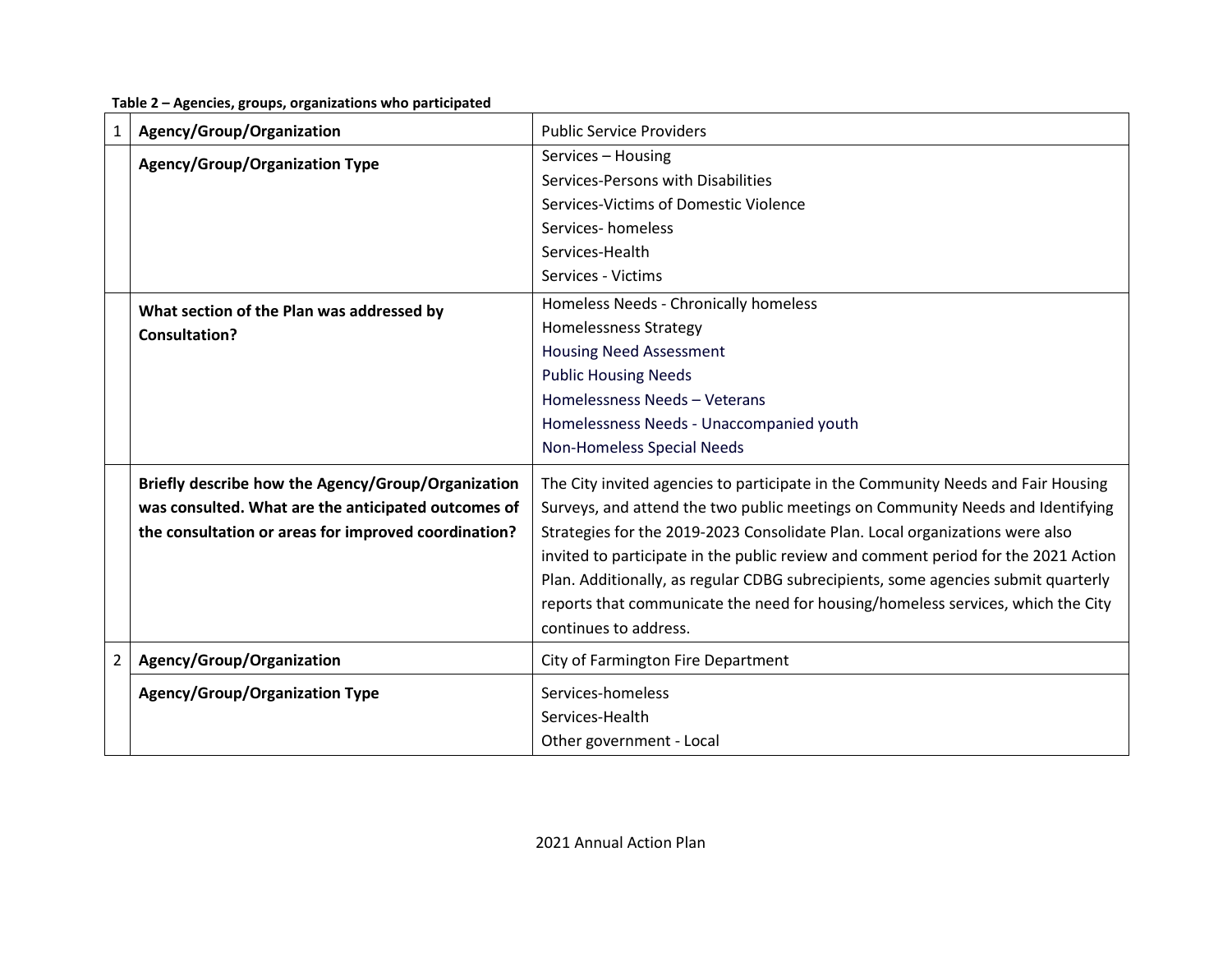| What section of the Plan was addressed by<br>Consultation?                                                                                                        | Homeless Needs - Chronically homeless<br><b>Homelessness Strategy</b>                                                                                                                                                                                                                                                                                                  |
|-------------------------------------------------------------------------------------------------------------------------------------------------------------------|------------------------------------------------------------------------------------------------------------------------------------------------------------------------------------------------------------------------------------------------------------------------------------------------------------------------------------------------------------------------|
| Briefly describe how the Agency/Group/Organization<br>was consulted. What are the anticipated outcomes of<br>the consultation or areas for improved coordination? | The City of Farmington Fire Department has participated in discussions regarding<br>the immediate need for emergency housing and homeless assistance. Fire<br>provided data to the CDBG Division regarding numbers of people helped through<br>existing homeless shelter programs and, more recently, as part of considerations<br>for coronavirus-related assistance. |

## **Identify any Agency Types not consulted and provide rationale for not consulting**

The City's outreach efforts are comprehensive to ensure that all citizens and service providers have access to the Action Plan and an opportunity to share comments. There are no organizations that are specifically not consulted. CDBG staff emails its contact list of service providers and interested individuals to encourage them to participate in the review of the Action Plan.

## **Other local/regional/state/federal planning efforts considered when preparing the Plan**

| Name of Plan            | <b>Lead Organization</b> | How do the goals of your Strategic Plan overlap with the goals of each plan?                  |  |  |  |  |
|-------------------------|--------------------------|-----------------------------------------------------------------------------------------------|--|--|--|--|
|                         | New Mexico Coalition     | Although the City does not receive CoC funds, staff participates in NMCEH webinars            |  |  |  |  |
| Continuum of Care       | to End Homelessness      | regularly. Both the City and NMCEH are working on addressing the increasing need to           |  |  |  |  |
|                         |                          | provide housing services, especially with the ongoing COVID-19 pandemic.                      |  |  |  |  |
| 2017 San Juan County    | San Juan County          | Top identified needs are included in the potential projects list and considered high priority |  |  |  |  |
| <b>Needs Assessment</b> | Partnership              | projects.                                                                                     |  |  |  |  |
| Affordable Housing      | City of Farmington, San  | Identified affordable housing needs and actions to address barriers to housing                |  |  |  |  |
| Plan for NE San Juan    |                          |                                                                                               |  |  |  |  |
| County                  | Juan County              | development.                                                                                  |  |  |  |  |

#### **Table 3 – Other local / regional / federal planning efforts**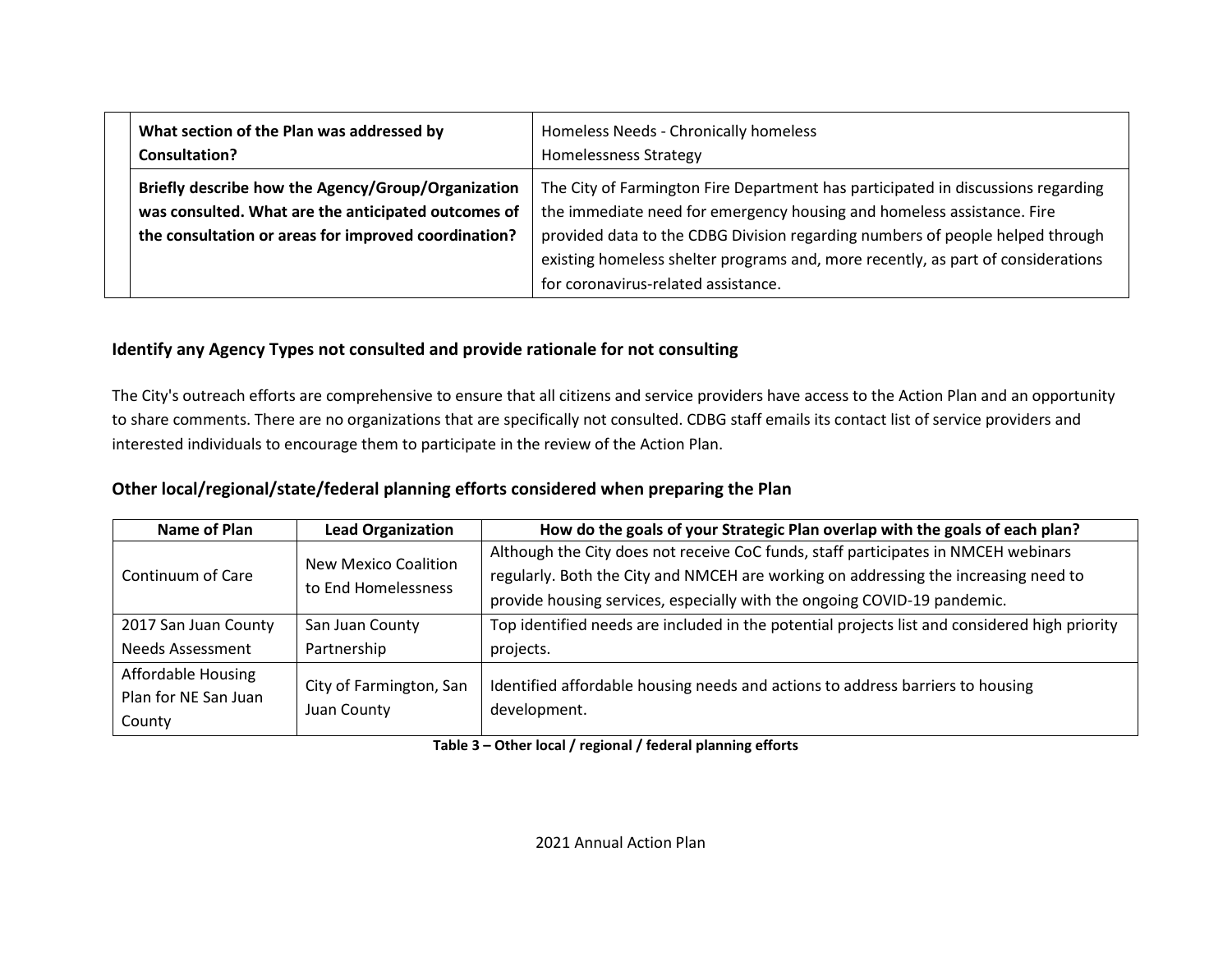## **AP-12 Participation – 91.105, 91.200(c)**

## **1. Summary of citizen participation process/Efforts made to broaden citizenparticipation Summarize citizen participation process and how it impacted goal-setting**

The priorities, goals and objectives identified in the 2019-2023 Consolidated Plan are a direct result of implementing the Citizen Participation Plan utilizing the data and comments collected through surveys and public meetings. The survey results determine the initial priorities. Attendees at public meetings expressed agreement with the priority levels, which help formulate action plans.

All projects proposed for the 2021 CDBG program year meet one of these priorities, goal, and objectives. The City's Action Plan outreach efforts comply with the Citizen Participation Plan and are comprehensive to ensure that all have an opportunity to participate.

Citizen participation utilized in developing this Action Plan includes:

- Consultation with the City Council during a scheduled public meeting on July 13 and July 27, 2021 and a work session on July 20, 2021 for discussion and direction regarding project proposals. All meetings were open to the public.
- Publication and posting of the public notice of the public comment period, as well as, a notice for the public hearing. The notices are printed in the legal section of the local newspaper. Posting locations include: City Hall, Community Works Department, Farmington Public Library and Farmington Museum. In the notices, citizens are given the opportunity to request accommodation forspecial needs or interpreters to review the draft and in advance of the public hearing.
- The public notices are additionally emailed to service providers and interested parties, and are posted on the City's website.
- Public Hearing: A public hearing will be held with the City Council to hear public comments, and to review and adopt the 2021 Annual Action Plan.
- The City Council adopted the 2021 Action Plan on August 10, 2021.

The citizen participation process detailed here is expected to reinforce the goals set forth in the 2019-2023 Consolidated Plan.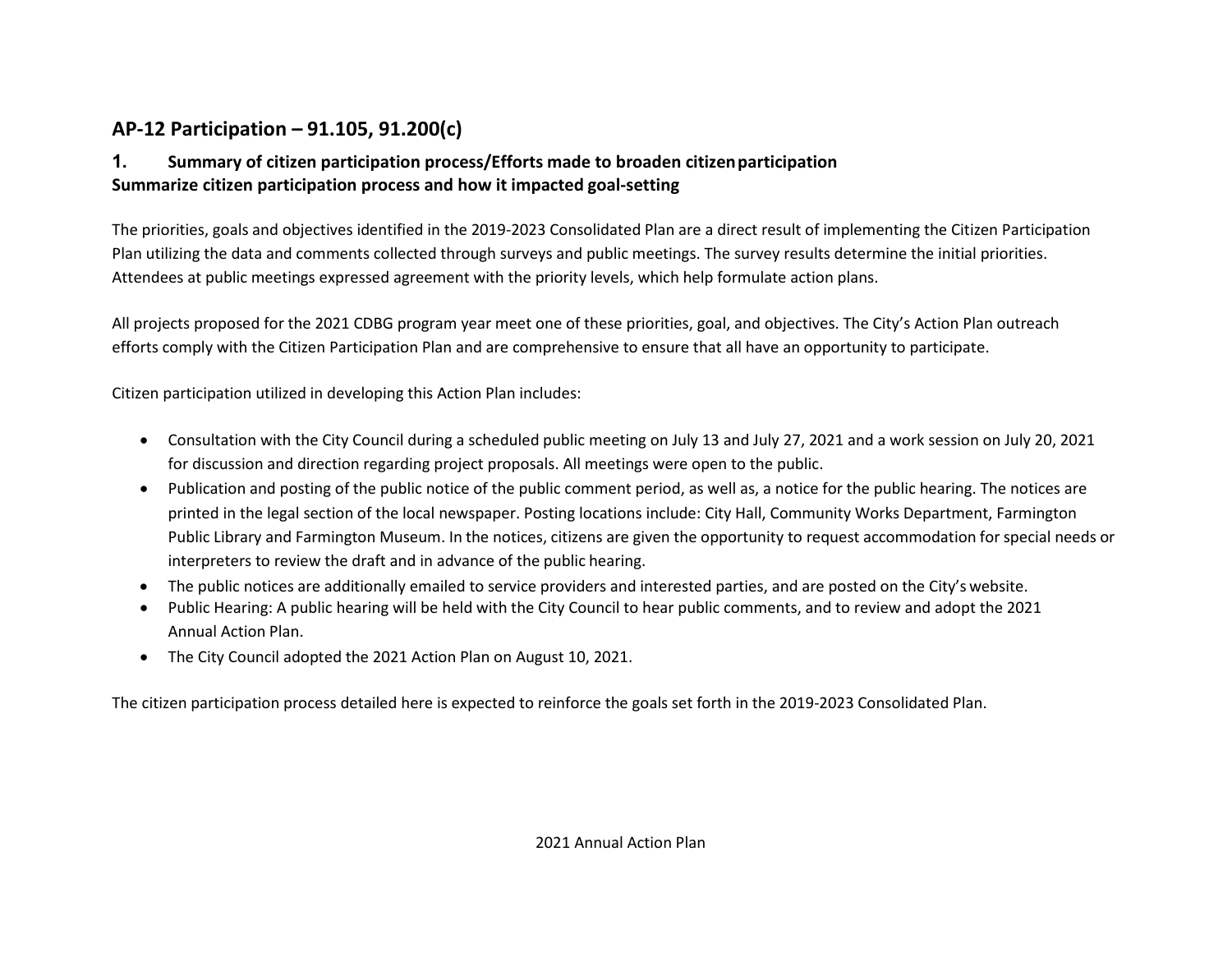## **Citizen Participation Outreach**

| <b>Sort Order</b> | <b>Mode of Outreach</b> | <b>Target of Outreach</b>         | Summary of            | Summary of        | <b>Summary of comments</b> | URL (If     |
|-------------------|-------------------------|-----------------------------------|-----------------------|-------------------|----------------------------|-------------|
|                   |                         |                                   | response/attendance   | comments received | not accepted               | applicable) |
|                   |                         |                                   |                       |                   | and reasons                |             |
|                   |                         | Minorities                        |                       |                   |                            |             |
|                   |                         | Non-English<br>Speaking - Specify |                       |                   |                            |             |
|                   |                         | other language:                   | Newspaper ads in      |                   |                            |             |
|                   |                         | Spanish                           | English and Spanish   |                   |                            |             |
|                   |                         |                                   | for public review     |                   |                            |             |
|                   |                         | Persons with                      | notice and virtual    |                   |                            |             |
| 1                 | Newspaper Ad            | disabilities                      | public hearing notice |                   |                            |             |
|                   |                         |                                   | were placed in the    |                   |                            |             |
|                   |                         | Non-                              | local Daily Times     |                   |                            |             |
|                   |                         | targeted/broad                    | newspaper. Ads were   |                   |                            |             |
|                   |                         | community                         | published on July 11, |                   |                            |             |
|                   |                         |                                   | 2021                  |                   |                            |             |
|                   |                         | <b>Residents of Public</b>        |                       |                   |                            |             |
|                   |                         | and Assisted                      |                       |                   |                            |             |
|                   |                         |                                   |                       |                   |                            |             |
|                   |                         | Housing                           |                       |                   |                            |             |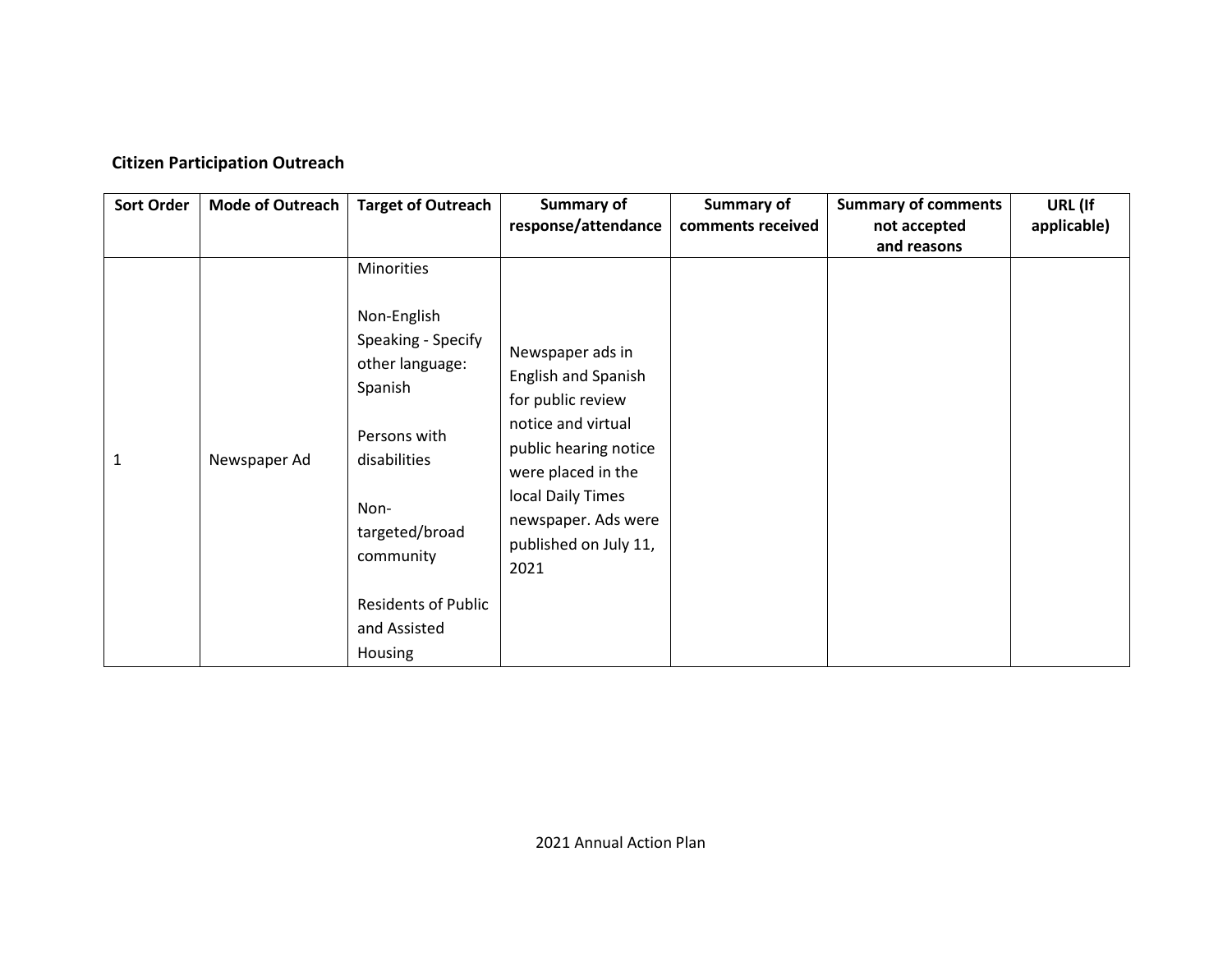| <b>Sort Order</b> | <b>Mode of Outreach</b>      | <b>Target of Outreach</b>  | Summary of             | Summary of        | <b>Summary of comments</b> | URL (If     |
|-------------------|------------------------------|----------------------------|------------------------|-------------------|----------------------------|-------------|
|                   |                              |                            | response/attendance    | comments received | not accepted               | applicable) |
|                   |                              |                            |                        |                   | and reasons                |             |
|                   |                              | Minorities                 |                        |                   |                            |             |
|                   |                              | Non-English                |                        |                   |                            |             |
|                   |                              | Speaking - Specify         |                        |                   |                            |             |
|                   |                              | other language:            |                        |                   |                            |             |
|                   |                              | Spanish                    | Posting of public      |                   |                            |             |
|                   | Public Notices at            |                            | review and hearing     |                   |                            |             |
|                   | City Locations for<br>Public | Persons with               | notices in English and |                   |                            |             |
| $\overline{2}$    | Review/Comment               | disabilities               | Spanish in public      |                   |                            |             |
|                   | Period and Public            |                            | buildings. Notices     |                   |                            |             |
|                   |                              | Non-                       | were posted on July    |                   |                            |             |
|                   | <b>Hearing</b>               | targeted/broad             | 9, 2021.               |                   |                            |             |
|                   |                              | community                  |                        |                   |                            |             |
|                   |                              |                            |                        |                   |                            |             |
|                   |                              | <b>Residents of Public</b> |                        |                   |                            |             |
|                   |                              | and Assisted               |                        |                   |                            |             |
|                   |                              | Housing                    |                        |                   |                            |             |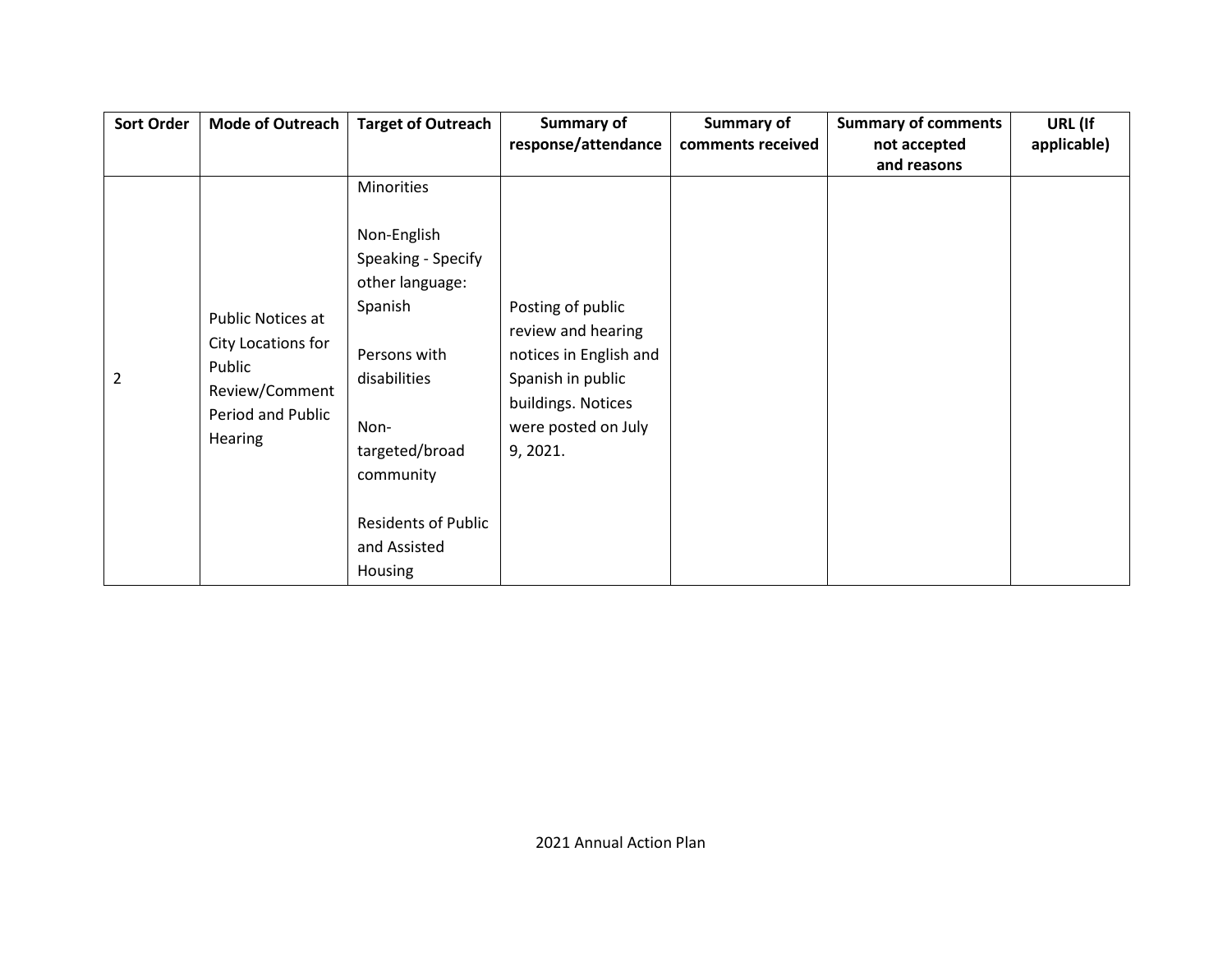| <b>Sort Order</b> | <b>Mode of Outreach</b> | <b>Target of Outreach</b>  | <b>Summary of</b>    | Summary of        | <b>Summary of comments</b> | URL (If     |
|-------------------|-------------------------|----------------------------|----------------------|-------------------|----------------------------|-------------|
|                   |                         |                            | response/attendance  | comments received | not accepted               | applicable) |
|                   |                         |                            |                      |                   | and reasons                |             |
|                   |                         | Minorities                 |                      |                   |                            |             |
|                   |                         |                            |                      |                   |                            |             |
|                   |                         | Non-English                |                      |                   |                            |             |
|                   |                         | Speaking - Specify         |                      |                   |                            |             |
|                   |                         | other language:            |                      |                   |                            |             |
|                   |                         | Spanish                    |                      |                   |                            |             |
|                   |                         |                            | Hard copies of Draft |                   |                            |             |
|                   | Draft 2021 Action       | Persons with               | 2020 Action Plan     |                   |                            |             |
| 3                 | Plan Copies at City     | disabilities               | made available in    |                   |                            |             |
|                   | Locations               |                            | public buildings on  |                   |                            |             |
|                   |                         | Non-                       | July 9, 2021.        |                   |                            |             |
|                   |                         | targeted/broad             |                      |                   |                            |             |
|                   |                         | community                  |                      |                   |                            |             |
|                   |                         |                            |                      |                   |                            |             |
|                   |                         | <b>Residents of Public</b> |                      |                   |                            |             |
|                   |                         | and Assisted               |                      |                   |                            |             |
|                   |                         | Housing                    |                      |                   |                            |             |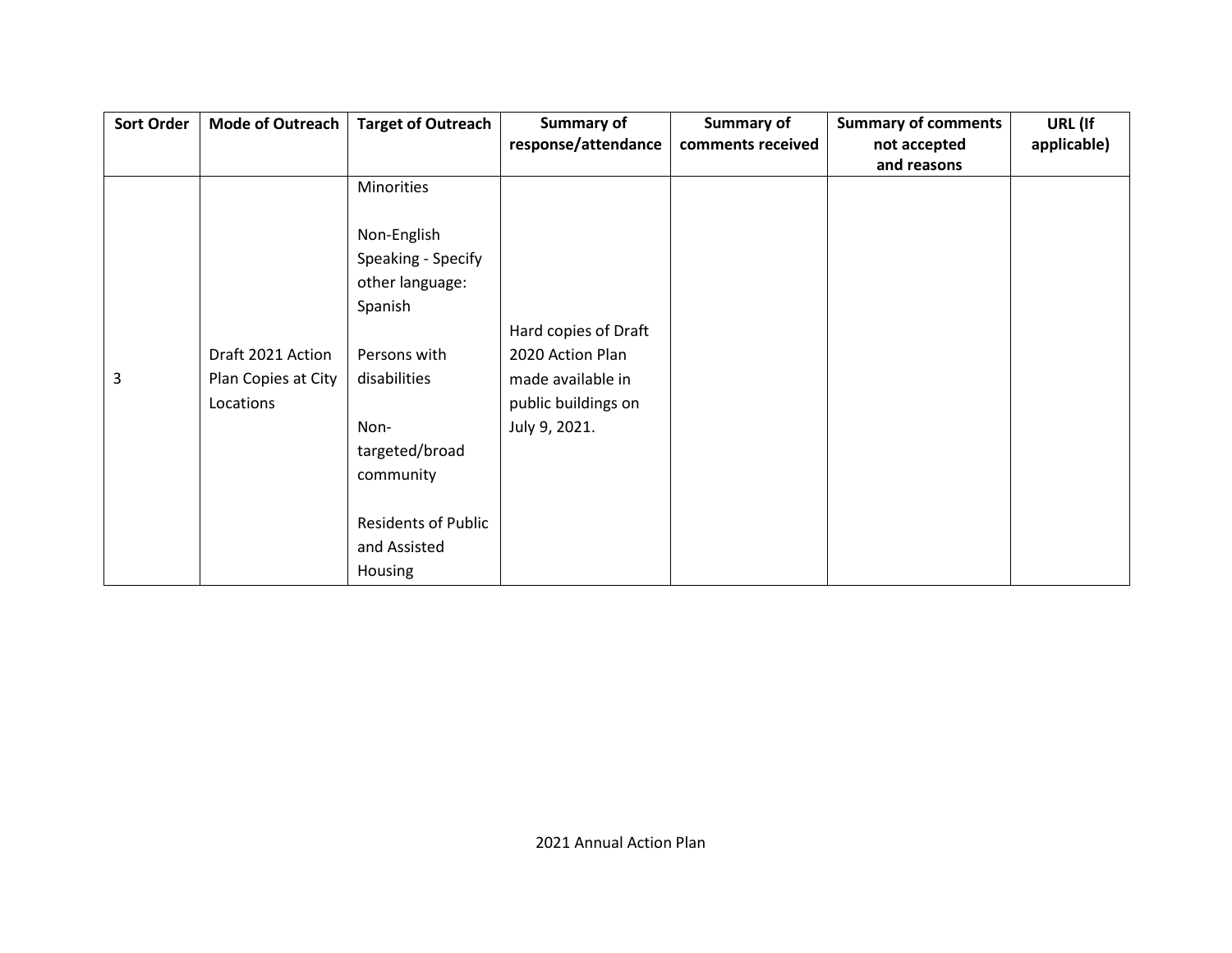| <b>Sort Order</b> | <b>Mode of Outreach</b> | <b>Target of Outreach</b>  | Summary of            | Summary of        | <b>Summary of comments</b> | URL (If     |
|-------------------|-------------------------|----------------------------|-----------------------|-------------------|----------------------------|-------------|
|                   |                         |                            | response/attendance   | comments received | not accepted               | applicable) |
|                   |                         |                            |                       |                   | and reasons                |             |
|                   |                         | Minorities                 |                       |                   |                            |             |
|                   |                         |                            |                       |                   |                            |             |
|                   |                         | Non-English                |                       |                   |                            |             |
|                   |                         | Speaking - Specify         |                       |                   |                            |             |
|                   |                         | other language:            |                       |                   |                            |             |
|                   |                         | Spanish                    | Posting of public     |                   |                            |             |
|                   |                         |                            | review and hearing    |                   |                            |             |
|                   |                         | Persons with               | notice in English and |                   |                            |             |
| 4                 | Internet Outreach       | disabilities               | Spanish on City       |                   |                            |             |
|                   |                         |                            | website. Notice was   |                   |                            |             |
|                   |                         | Non-                       | posted on July 9,     |                   |                            |             |
|                   |                         | targeted/broad             | 2021.                 |                   |                            |             |
|                   |                         | community                  |                       |                   |                            |             |
|                   |                         |                            |                       |                   |                            |             |
|                   |                         | <b>Residents of Public</b> |                       |                   |                            |             |
|                   |                         | and Assisted               |                       |                   |                            |             |
|                   |                         | Housing                    |                       |                   |                            |             |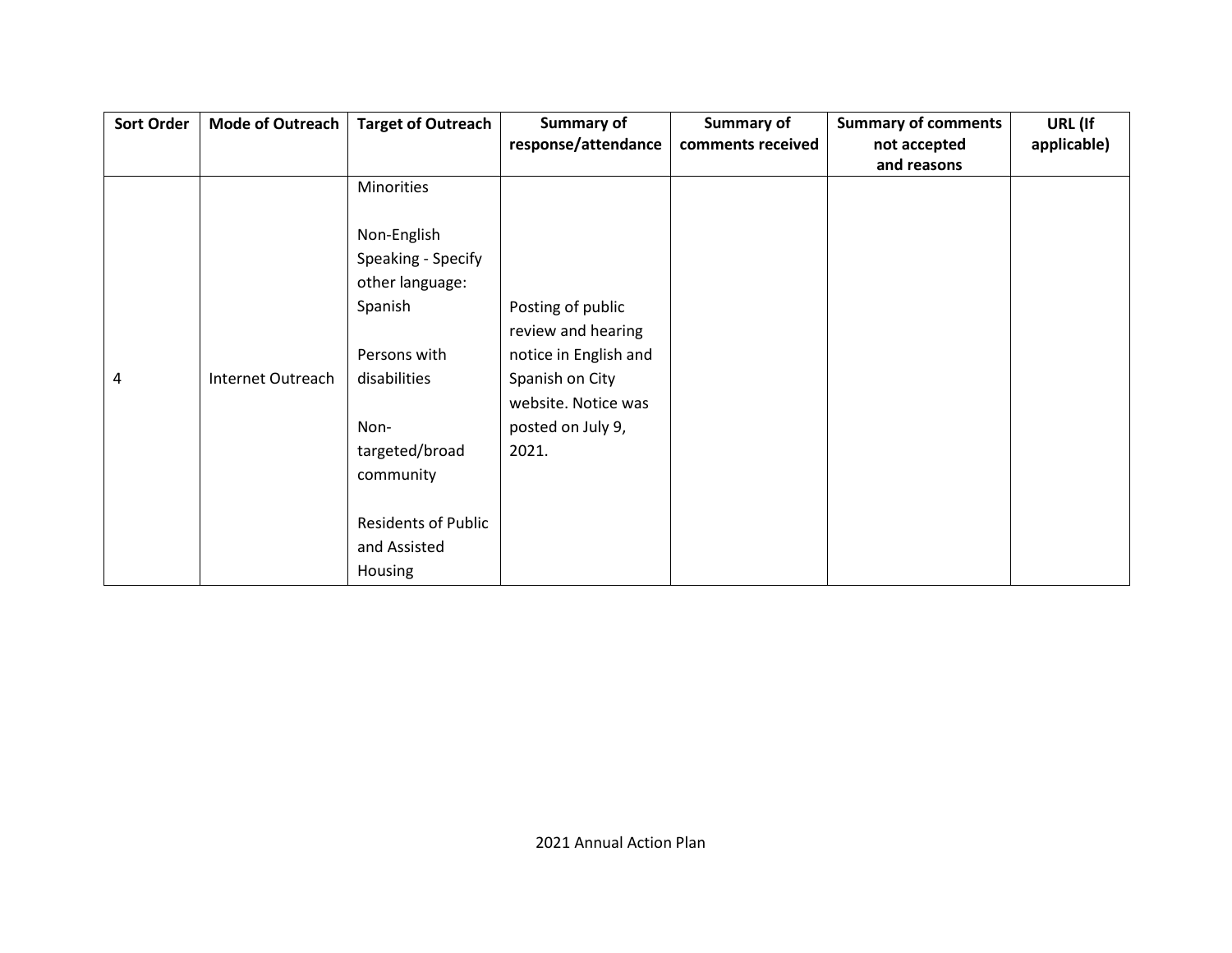| <b>Sort Order</b> | <b>Mode of Outreach</b> | <b>Target of Outreach</b>  | Summary of            | Summary of        | <b>Summary of comments</b> | URL (If     |
|-------------------|-------------------------|----------------------------|-----------------------|-------------------|----------------------------|-------------|
|                   |                         |                            | response/attendance   | comments received | not accepted               | applicable) |
|                   |                         |                            |                       |                   | and reasons                |             |
|                   |                         | Minorities                 |                       |                   |                            |             |
|                   |                         |                            |                       |                   |                            |             |
|                   |                         | Non-English                |                       |                   |                            |             |
|                   |                         | Speaking - Specify         |                       |                   |                            |             |
|                   |                         | other language:            | Posting of Draft 2021 |                   |                            |             |
|                   |                         | Spanish                    | Action Plan on City   |                   |                            |             |
|                   |                         |                            | website on July 9,    |                   |                            |             |
|                   |                         | Persons with               | 2021. The public      |                   |                            |             |
| 5                 | Internet Outreach       | disabilities               | review and comment    |                   |                            |             |
|                   |                         |                            | period notice was     |                   |                            |             |
|                   |                         | Non-                       | emailed to local      |                   |                            |             |
|                   |                         | targeted/broad             | agencies on July 9,   |                   |                            |             |
|                   |                         | community                  | 2021.                 |                   |                            |             |
|                   |                         |                            |                       |                   |                            |             |
|                   |                         | <b>Residents of Public</b> |                       |                   |                            |             |
|                   |                         | and Assisted               |                       |                   |                            |             |
|                   |                         | Housing                    |                       |                   |                            |             |

**Table 4 – Citizen Participation Outreach**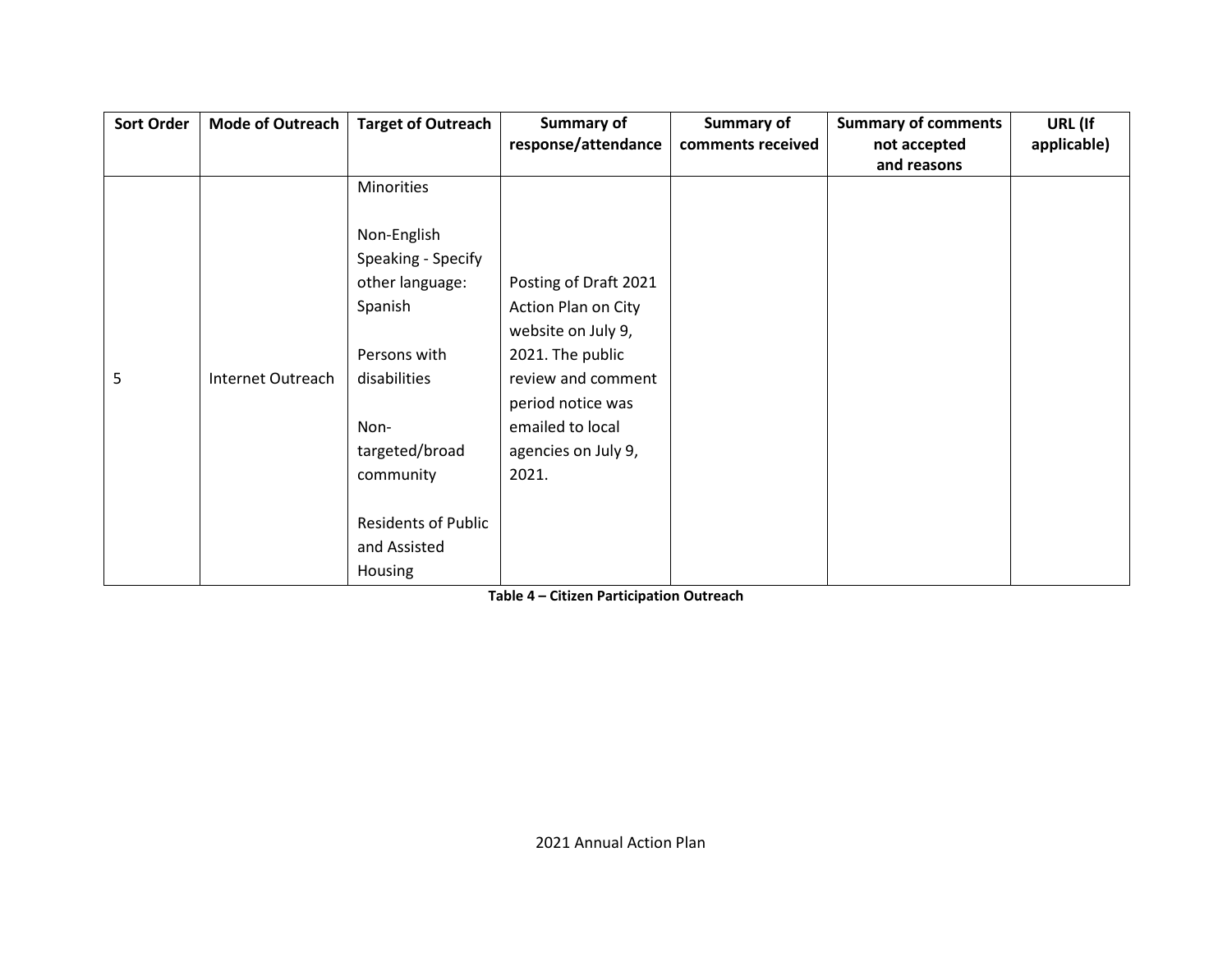# **Expected Resources**

## **AP-15 Expected Resources – 91.220(c)(1,2)**

## **Introduction**

The U.S. Department of Housing and Urban Development (HUD) has awarded the City of Farmington \$408,284 in regular CDBG 2021 funds. The 2021 program year is from October 1, 2021 to September 30, 2022.

 Projects will benefit low- and moderate –income residents or special needs population and meet a priority need, goal, and national objective in the 2019-2023 Consolidated Plan.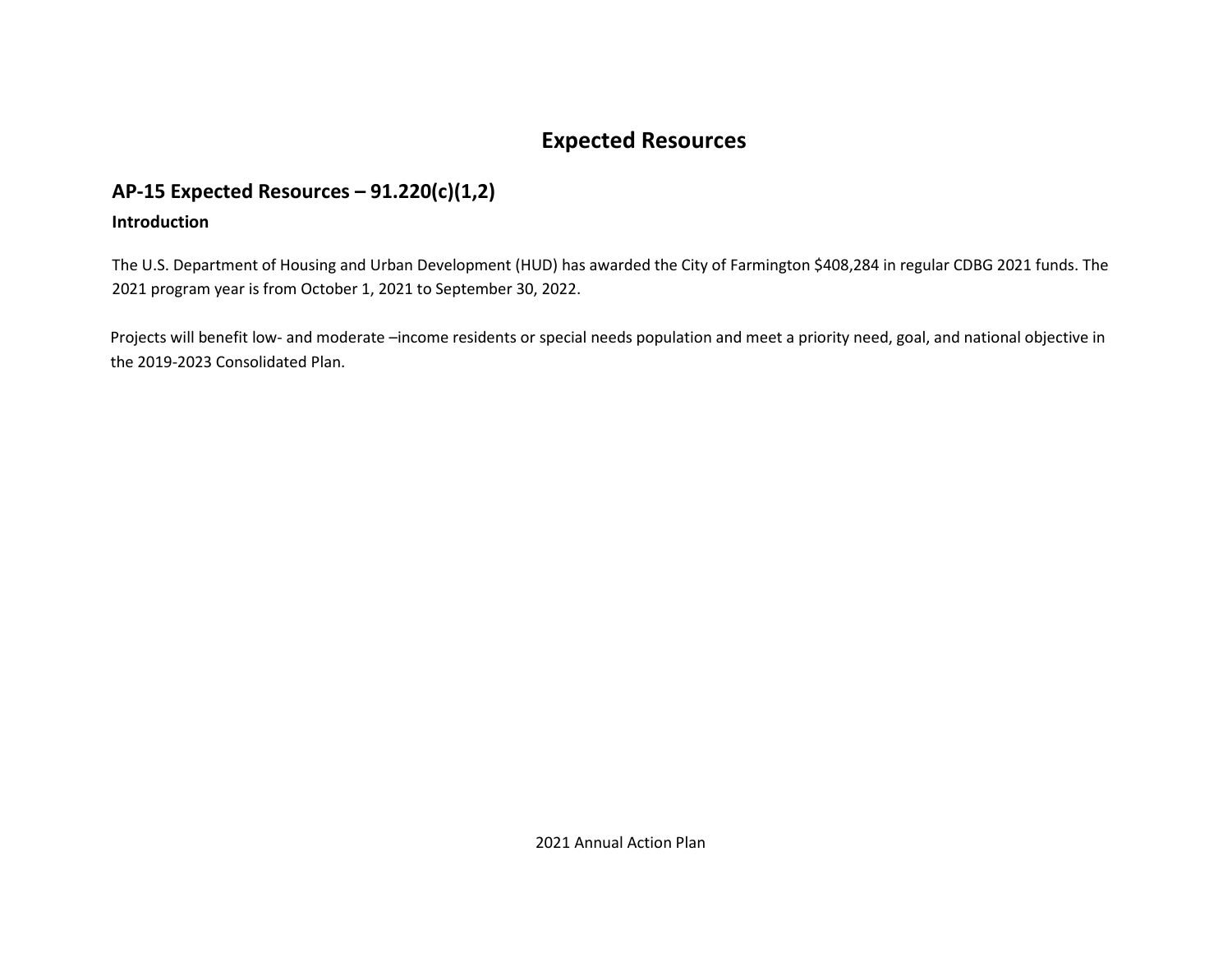## **Anticipated Resources**

| Program     | Source of    | <b>Uses of Funds</b>   |                    |         | <b>Expected Amount Available Year 1</b> |         | Expected         | <b>Narrative Description</b>            |
|-------------|--------------|------------------------|--------------------|---------|-----------------------------------------|---------|------------------|-----------------------------------------|
|             | <b>Funds</b> |                        | Annual             | Program | <b>Prior Year</b>                       | Total:  | <b>Amount</b>    |                                         |
|             |              |                        | <b>Allocation:</b> | Income: | <b>Resources:</b>                       |         | <b>Available</b> |                                         |
|             |              |                        |                    |         |                                         |         | Remainder        |                                         |
|             |              |                        |                    |         |                                         |         | of ConPlan       |                                         |
|             |              |                        |                    |         |                                         |         |                  |                                         |
| <b>CDBG</b> | public -     | Acquisition            |                    |         |                                         |         |                  | CDBG 2021 allocation was confirmed on   |
|             | federal      | Admin and              |                    |         |                                         |         |                  | May 13, 2021. Additionally, the City    |
|             |              | <b>Planning</b>        |                    |         |                                         |         |                  | reallocates resources from previous     |
|             |              | Economic               |                    |         |                                         |         |                  | years to this action plan. Specifically |
|             |              | Development            |                    |         |                                         |         |                  | \$45,869.64 from the 2018 Bonnie Dallas |
|             |              | <b>Housing</b>         |                    |         |                                         |         |                  | Upgrade and \$54,739.75 from the 2014   |
|             |              | Public                 |                    |         |                                         |         |                  | <b>CDBG FIFO funds.</b>                 |
|             |              | <b>Improvements</b>    |                    |         |                                         |         |                  |                                         |
|             |              | <b>Public Services</b> | 408,284            | 0 I     | 100,609.39                              | 508,893 | 0                |                                         |

**Table 5 - Expected Resources – Priority Table**

## **Explain how federal funds will leverage those additional resources (private, state and local funds), including a description of how matching requirements will be satisfied**

There is no specific requirement for leveraging with CDBG grant funds. Subrecipients have the potential to leverage other grant funds and private funds. However, the exact amounts will not be known until projects are awarded and contracts are finalized.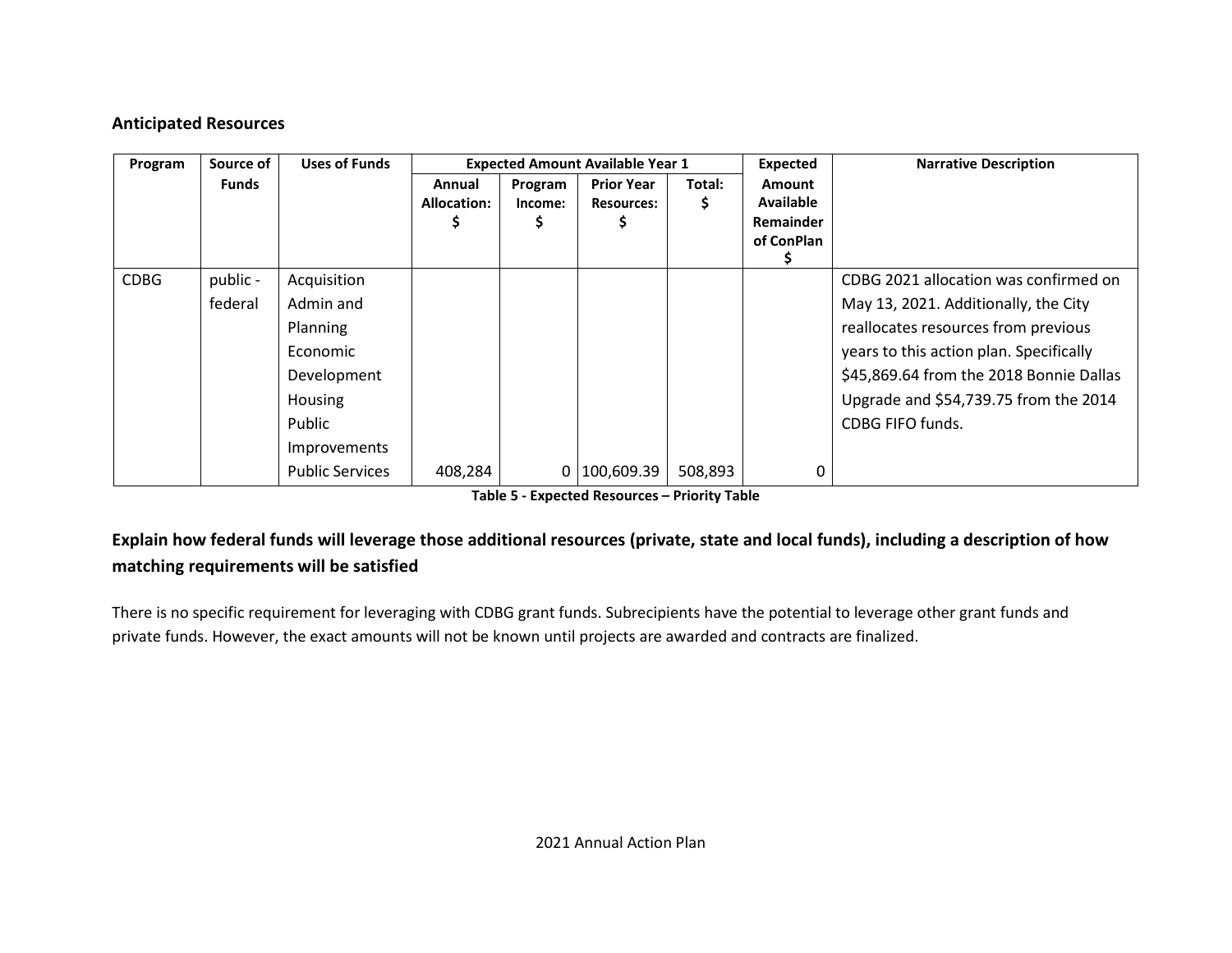## **If appropriate, describe publically owned land or property located within the jurisdiction that may be used to address the needs identified in the plan**

At this time, there are no plans to use publically owned land or property located within the City of Farmington.

## **Discussion**

The City expects to receive \$408,284 in CDBG funding for the 2021 program year. Of this total, \$265,384.60 will be spent on capital projects, which accounts for 65 percent. Public services will be allotted 15 percent with \$61,242.60. Planning and Administration will account for 20 percent with \$81,656.80. This plan also reallocates a \$45,869.64, balance from the 2018 Bonnie Dallas Senior Center Improvement funding, and additional \$54,739.75 from the 2014 CDBG FIFO funds.

The 2021 Action Plan is the third year of the 2019-2023 Consolidated Plan.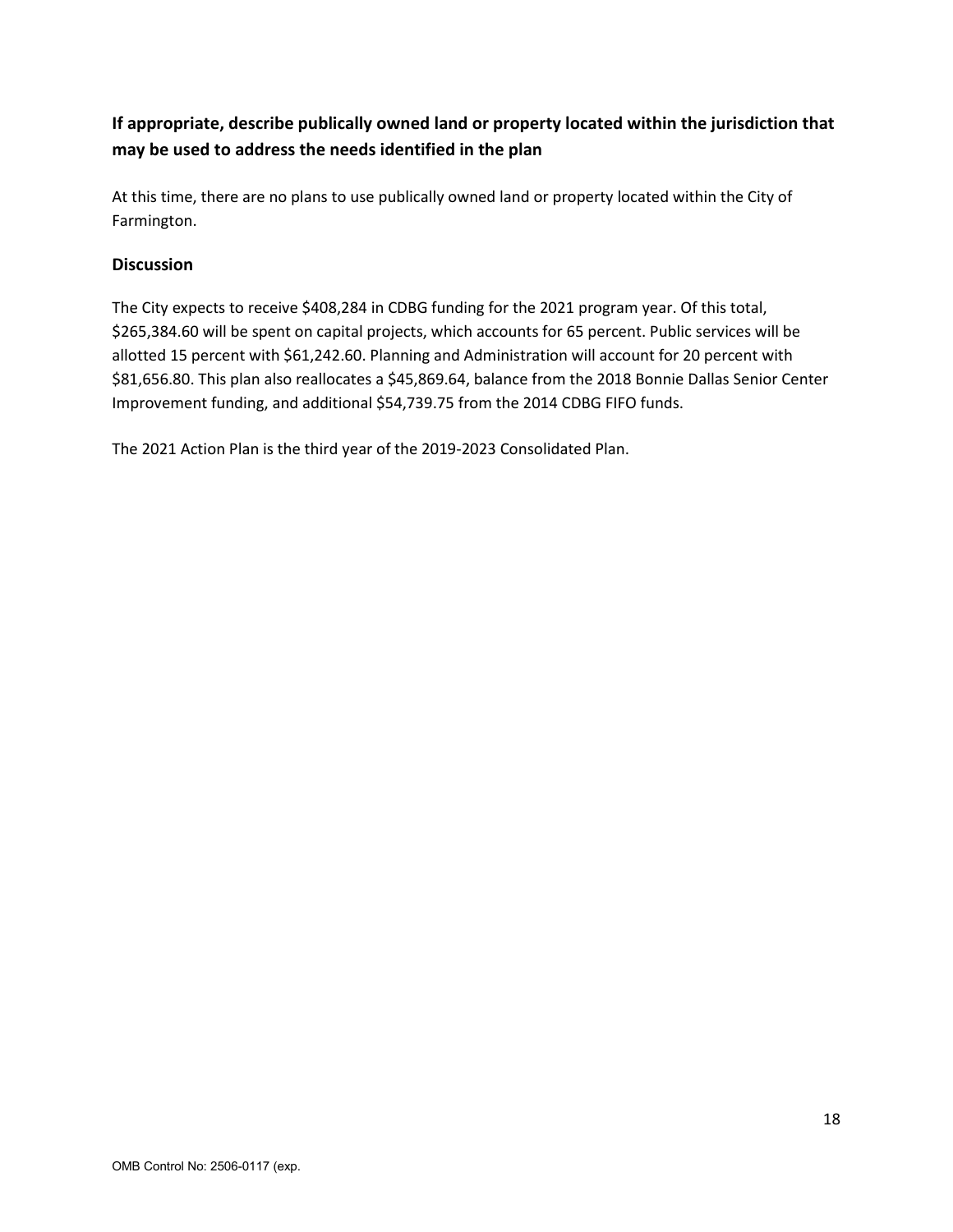# **Annual Goals and Objectives**

## **AP-20 Annual Goals and Objectives**

## **Goals Summary Information**

| Sort<br>Order | <b>Goal Name</b>               | <b>Start</b><br>Year | End<br>Year | Category             | <b>Geographic Area</b> | <b>Needs Addressed</b> | <b>Funding</b> | <b>Goal Outcome Indicator</b>     |
|---------------|--------------------------------|----------------------|-------------|----------------------|------------------------|------------------------|----------------|-----------------------------------|
|               | Community<br><b>Facilities</b> | 2019                 | 2023        | Non-Homeless         | Low Mod Targeted       | <b>Special Needs</b>   | CDBG:          | Public Facility or Infrastructure |
|               |                                |                      |             | <b>Special Needs</b> | Neighborhood           | Populations            | \$311,254.24   | Activities other than             |
|               |                                |                      |             | Non-Housing          |                        | Community              |                | Low/Moderate Income               |
|               |                                |                      |             | Community            |                        | <b>Facilities</b>      |                | Housing Benefit: 380 Persons      |
|               |                                |                      |             | Development          |                        | Infrastructure         |                | Assisted                          |
|               |                                |                      |             |                      |                        | Low-to-Moderate        |                |                                   |
|               |                                |                      |             |                      |                        | Income                 |                |                                   |
|               |                                |                      |             |                      |                        | Households             |                |                                   |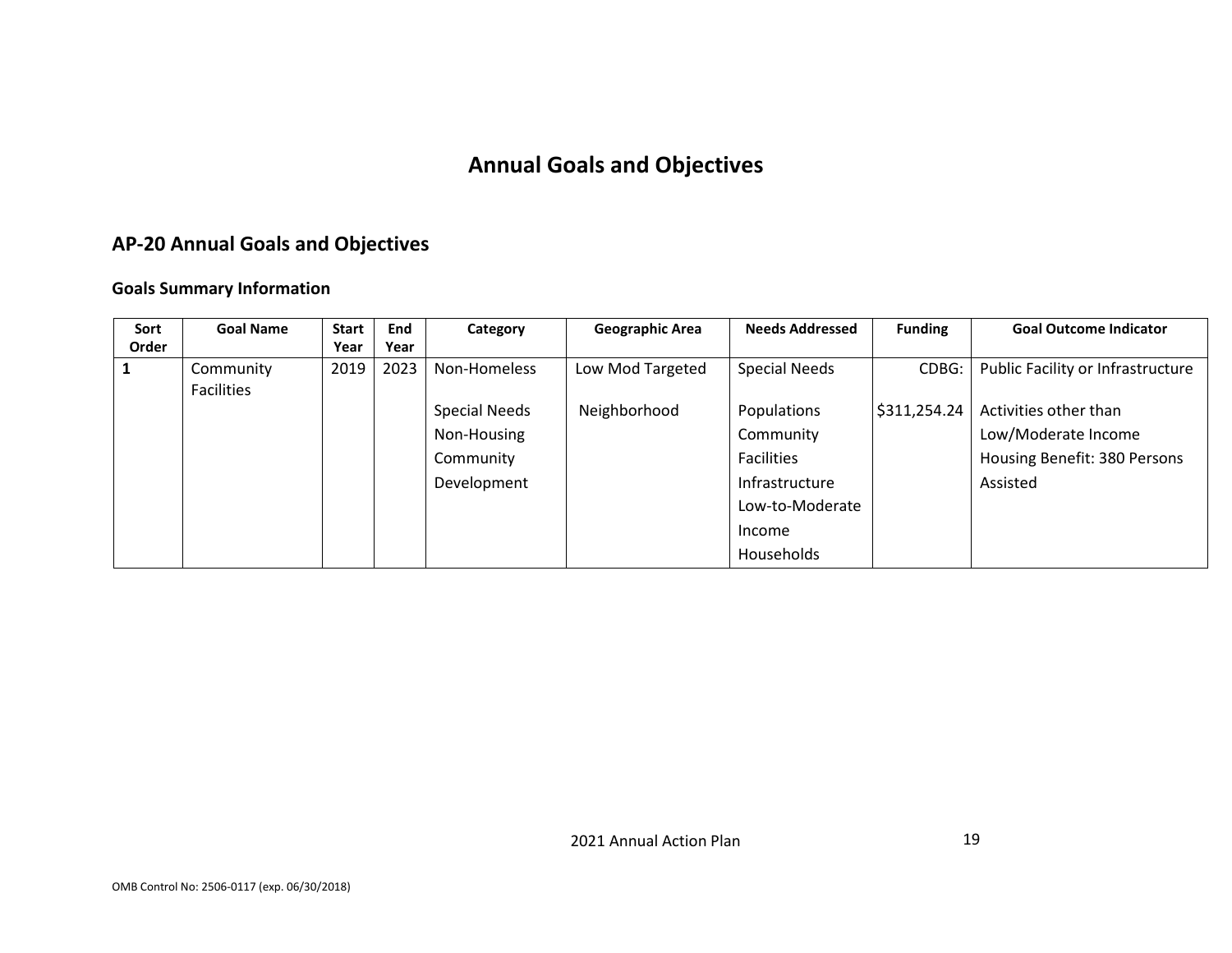| <b>Sort</b> | <b>Goal Name</b>       | <b>Start</b> | End  | Category             | <b>Geographic Area</b> | <b>Needs Addressed</b> | <b>Funding</b> | <b>Goal Outcome Indicator</b>  |
|-------------|------------------------|--------------|------|----------------------|------------------------|------------------------|----------------|--------------------------------|
| Order       |                        | Year         | Year |                      |                        |                        |                |                                |
| 2           | <b>Public Services</b> | 2019         | 2023 | Homeless             | Low Mod Targeted       | Homelessness           | CDBG:          |                                |
|             |                        |              |      | Non-Homeless         | Neighborhood           | <b>Special Needs</b>   | \$61,242.60    |                                |
|             |                        |              |      | <b>Special Needs</b> |                        | Populations            |                |                                |
|             |                        |              |      |                      |                        | Low-to-Moderate        |                | Sexual Assault Counseling: 15  |
|             |                        |              |      |                      |                        |                        |                | <b>Persons Assisted</b>        |
|             |                        |              |      |                      |                        | Income                 |                | Tenant-based rental assistance |
|             |                        |              |      |                      |                        | <b>Households</b>      |                | / Rapid Rehousing: 135         |
|             |                        |              |      |                      |                        |                        |                | <b>Households Assisted</b>     |
|             |                        |              |      |                      |                        |                        |                | Children at Risk Education and |
|             |                        |              |      |                      |                        |                        |                | Shelter: 310 Persons Assisted  |
|             |                        |              |      |                      |                        |                        |                | Homelessness Prevention: 70    |
|             |                        |              |      |                      |                        |                        |                | <b>Persons Assisted</b>        |

**Table 6 – Goals Summary**

## **Goal Descriptions**

| <b>Goal Name</b>   | Community Facilities-Brookhaven Park East                                                                             |
|--------------------|-----------------------------------------------------------------------------------------------------------------------|
| Goal               | Parking and sidewalk connectivity and accessibility (ADA) improvements, park and playground improvements in LMI area. |
| <b>Description</b> |                                                                                                                       |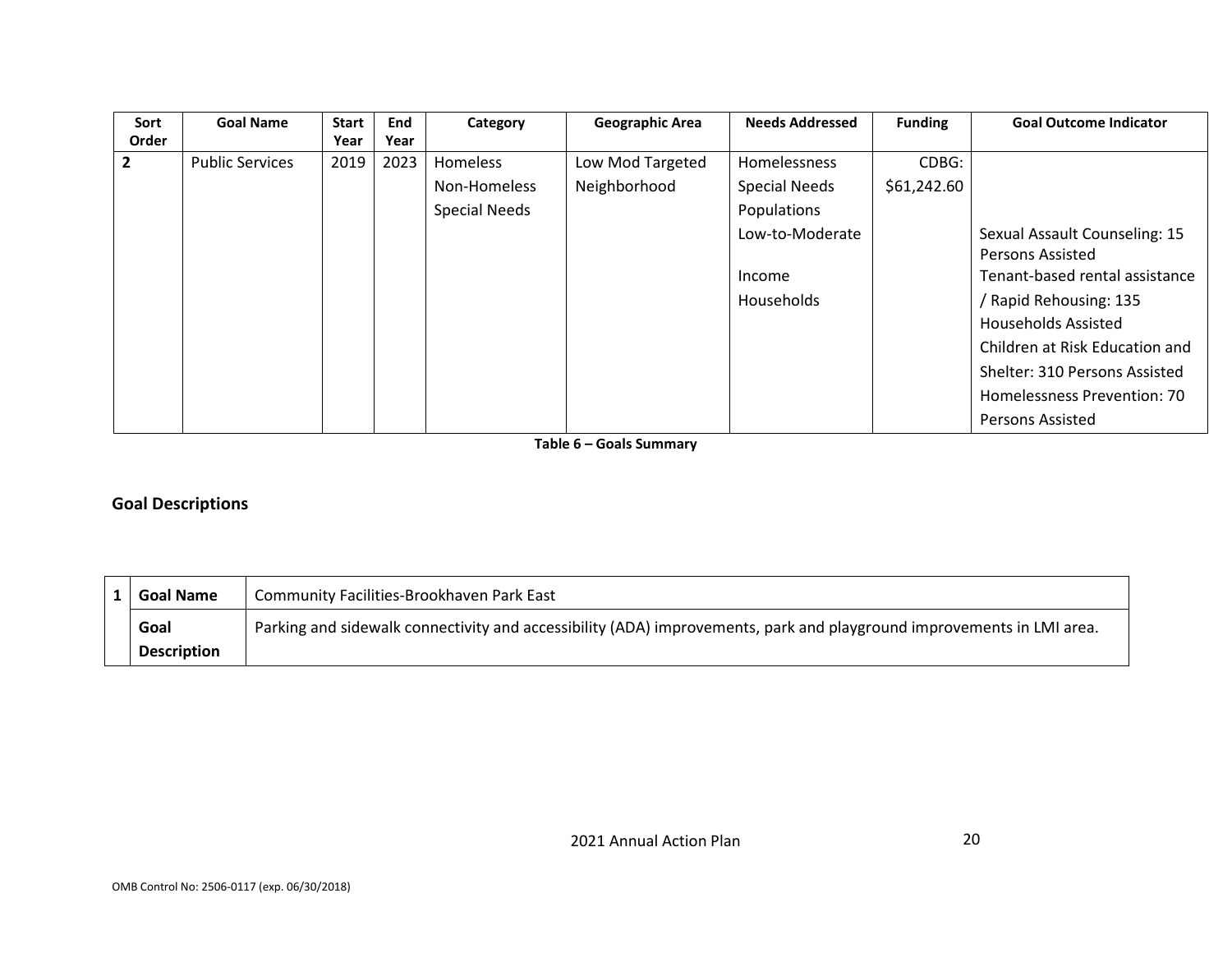| $\overline{2}$ | <b>Goal Name</b>           | <b>Public Services</b>                                                                                                                                                                                                                |
|----------------|----------------------------|---------------------------------------------------------------------------------------------------------------------------------------------------------------------------------------------------------------------------------------|
|                | Goal<br><b>Description</b> | The 2021 Annual Action Plan will allow eligible citizens to benefit from public service projects through local<br>agencies/organizations. Overall, four (4) public service projects will be implemented during the 2021 program year. |
|                |                            | Domestic Violence Shelter (\$15,000)<br>Sexual Assault Counseling (\$15,000)<br>2.<br>Child Abuse Shelter and Education (\$16,242.60)<br>3.<br>Emergency Rental Assistance (\$15,000)<br>4.                                           |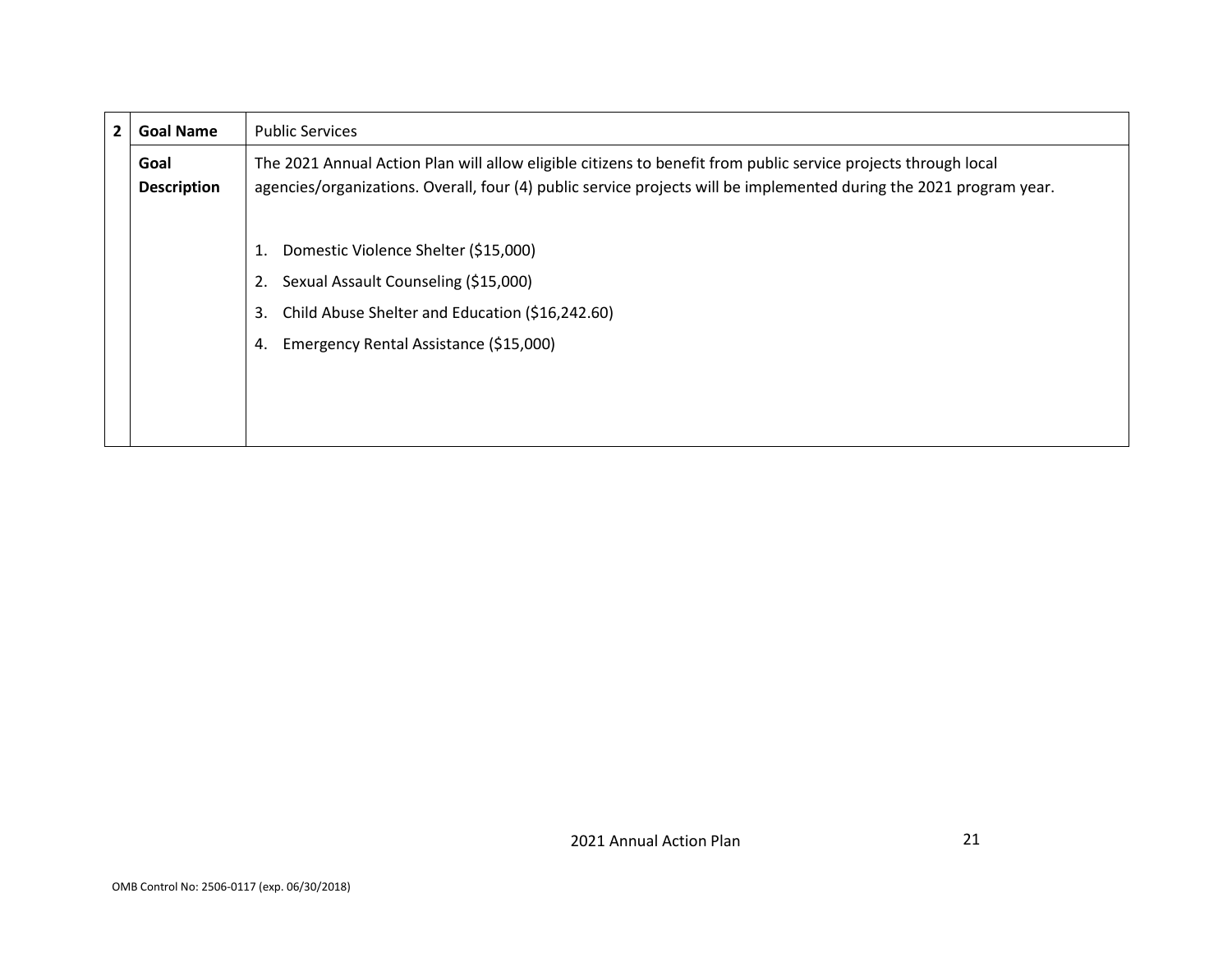## **Projects**

## **AP-35 Projects – 91.220(d)**

## **Introduction**

The 2021 Annual Action Plan will include one (1) capital improvement project, and four (4) public service projects.

### Capital Projects

Two (2) capital improvement project were considered at the July 13, 2021 Council Meeting:

- 1. Farmington Ave ADA and Accessibility Improvements
- 2. Brookhaven Park ADA and Play Area Improvements

City Council directed staff to allocate all of the available capital improvement funds to the Brookhaven Park project.

#### Public Service Projects

Public Service projects were presented at the July 20, 2021 Council Meeting and awarded at the July 27, 2021 Council meeting. Of the ten (10) public service projects approved, four (4) will be either partially or completely funded by CDBG funds.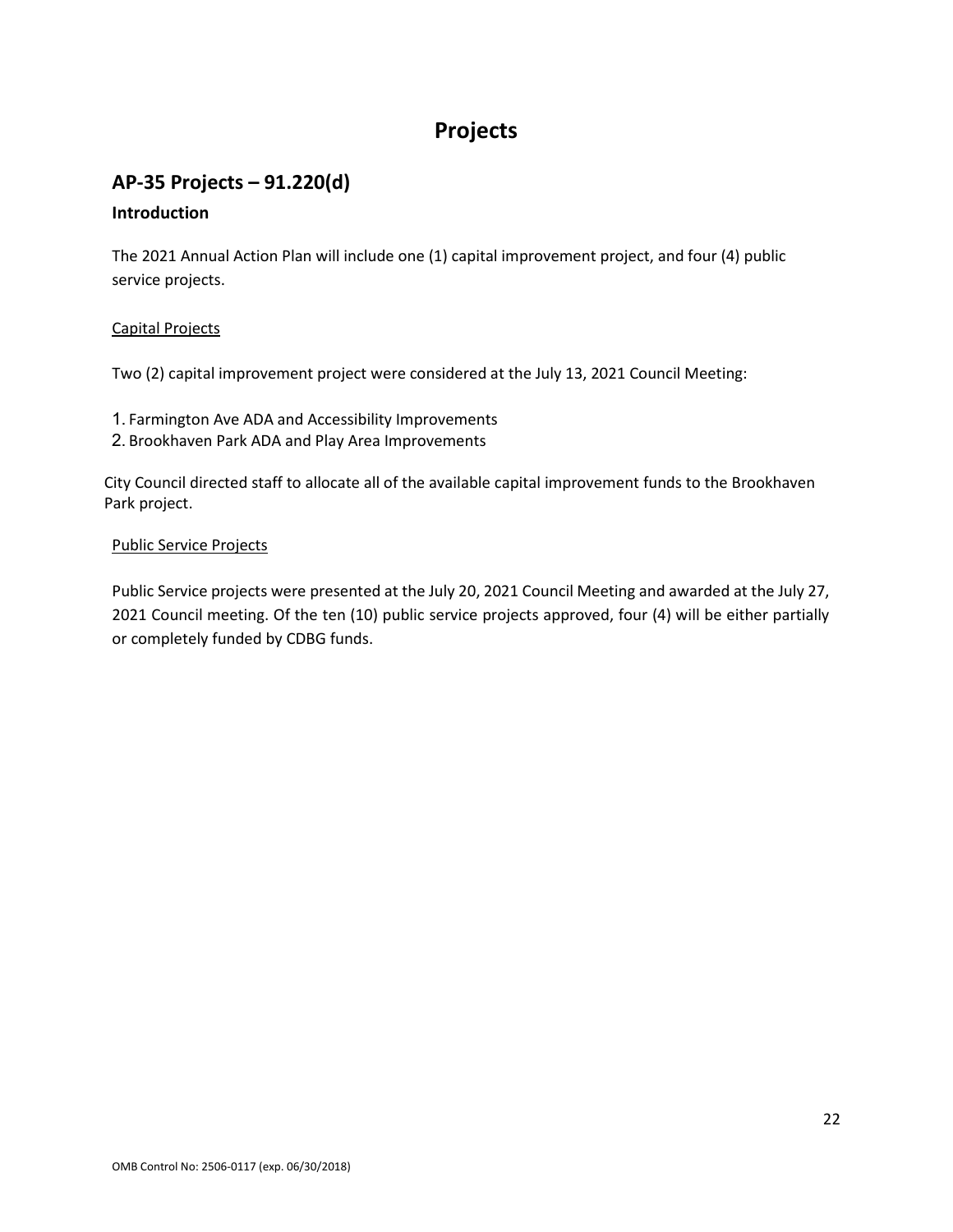- 1. San Juan County Partnership: Rapid rehousing and rental assistance for homeless and at risk individuals and families (\$15,000).
- 2. Sexual Assault Services of NW New Mexico: Crisis intervention and counseling services for sexual assault victims/survivors(\$15,000).

3.Navajo United Methodist Center: Transitional housing and childcare services for domestic violence victims (\$15,000).

4. Childhaven: Shelter and education for low income children and families (\$16,242.60).

Public service projects were selected through a Request for Proposal (RFP) process in accordance with New Mexico State Procurement Code. The proposals were reviewed by staff to ensure they met a HUD national objective and a Consolidated Plan priority need. Agencies were given the opportunity to present their proposals to the City Council. The Council subsequently made the final public service selection for this program year.

Due to the increase in community needs related to the COVID-19 Pandemic, the Farmington City Council awarded an additional \$216,627.40 of funds to cover all of the qualified requests.

### Planning and Administration

Planning and administration funds will be utilized by the City to administer CDBG activities. In addition, the administration of the CDBG program will ensure compliance with statutory and regulatory requirements.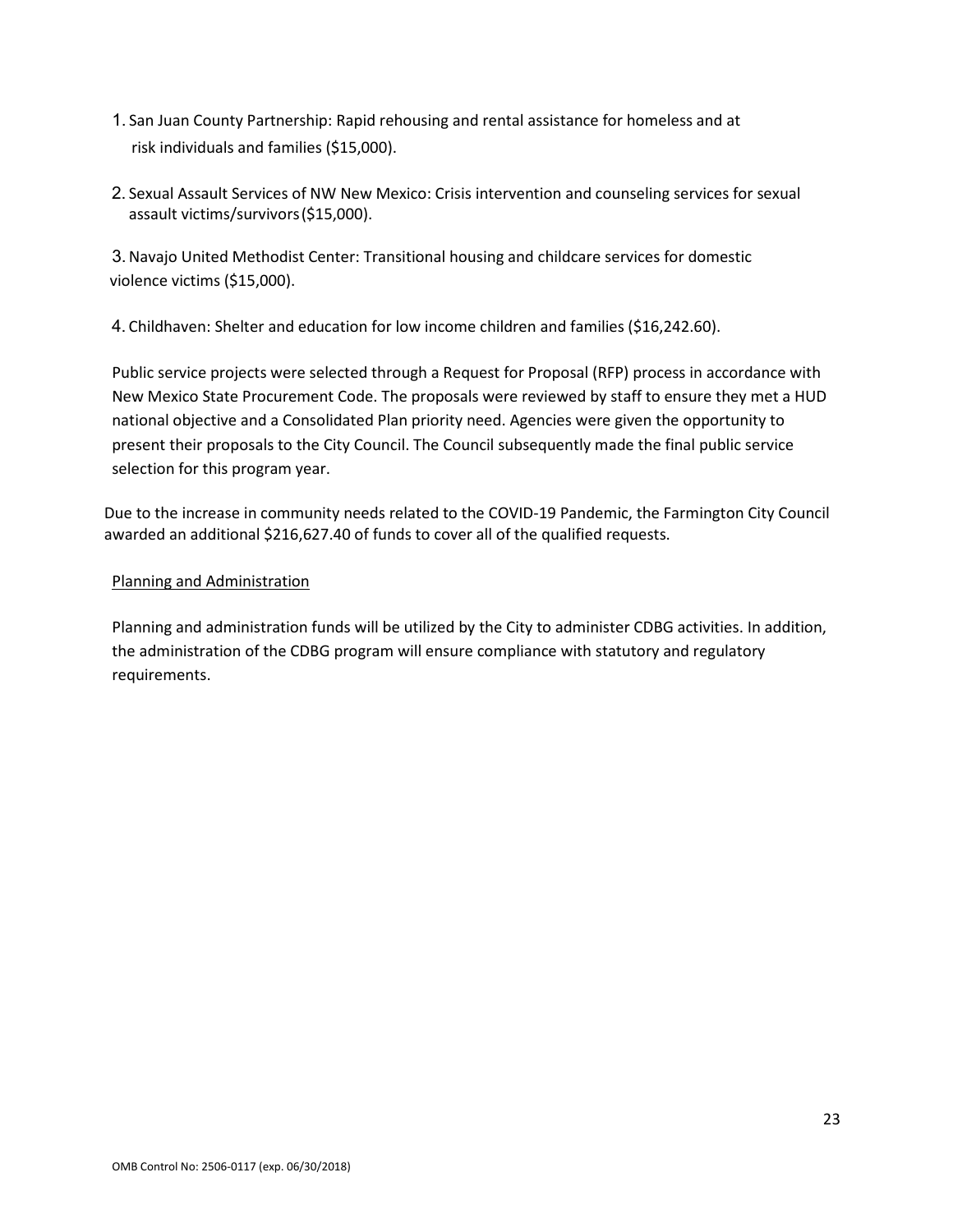#### **Projects**

| #              | <b>Project Name</b>               |
|----------------|-----------------------------------|
| 1              | Brook Haven Park ADA improvements |
|                | and playground equipment          |
|                | improvements                      |
| $\overline{2}$ | <b>Public Service Programs</b>    |
| 3              | Planning and Administration       |

#### **Table 7 - Project Information**

## **Describe the reasons for allocation priorities and any obstacles to addressing underserved needs**

CDBG funds and associated activities must address a priority need, goal, and objective established in the 2019-2023 Consolidated Plan. A number of factors are taken into consideration in determining how funds are allocated. Funding levels are highly dependent upon the critical needs in the community, the number of RFP applications received, and the types of projects submitted through the RFP application process.

The City Council makes the final determination on projects including the funding allocations. The final determination for project selections and award occur during consideration of the Action Plan after a noticed public hearing. This year's public hearing is on August 10, 2021.

The overarching obstacles that exist in meeting the City's underserved needs are the limited amounts of funding available, including CDBG funds allowed to be utilized for both capital projects and public service projects and the economic downturn that still persists in the region.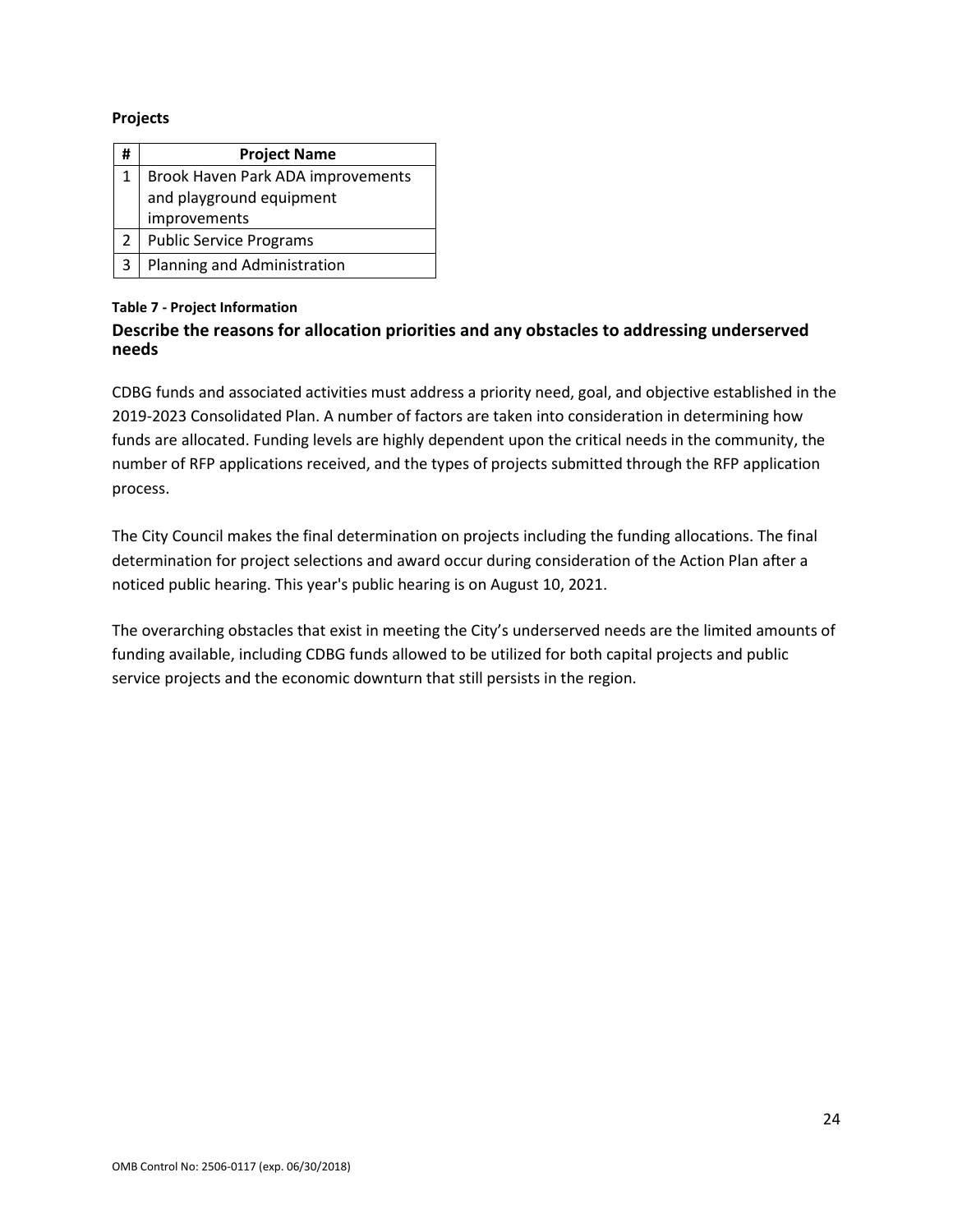## **AP-38 Project Summary**

#### **Project Summary Information**

| 1 | <b>Project Name</b>    | <b>Brook Haven Park East</b>                                                                                                               |
|---|------------------------|--------------------------------------------------------------------------------------------------------------------------------------------|
|   | <b>Target Area</b>     | Low Mod Targeted Neighborhood                                                                                                              |
|   | <b>Goals Supported</b> | <b>Public Facilities</b>                                                                                                                   |
|   | <b>Needs Addressed</b> | <b>Special Needs Populations</b><br>Low-to-Moderate Income Households                                                                      |
|   | <b>Funding</b>         | CDBG: \$311,254.24                                                                                                                         |
|   | <b>Description</b>     | Replace old play structures, provide shade, remediate raised<br>concrete sidewalks and add accessible ramps, replace ADA<br>parking stalls |
|   | <b>Target Date</b>     | 9/30/2022                                                                                                                                  |

In addition, \$150,000 of funds allocated in the Amended Annual Action Plan for safety improvements to the Lions Pool will be rolled over to the 2021 Annual Action Plan. The improvements to Lions Pool have been delayed due to the ongoing COVID-19 pandemic and a change in state regulations regarding pool construction.

The \$54,739.75 of unused funds from 2014 will be held as a contingency for the two capital improvement funds.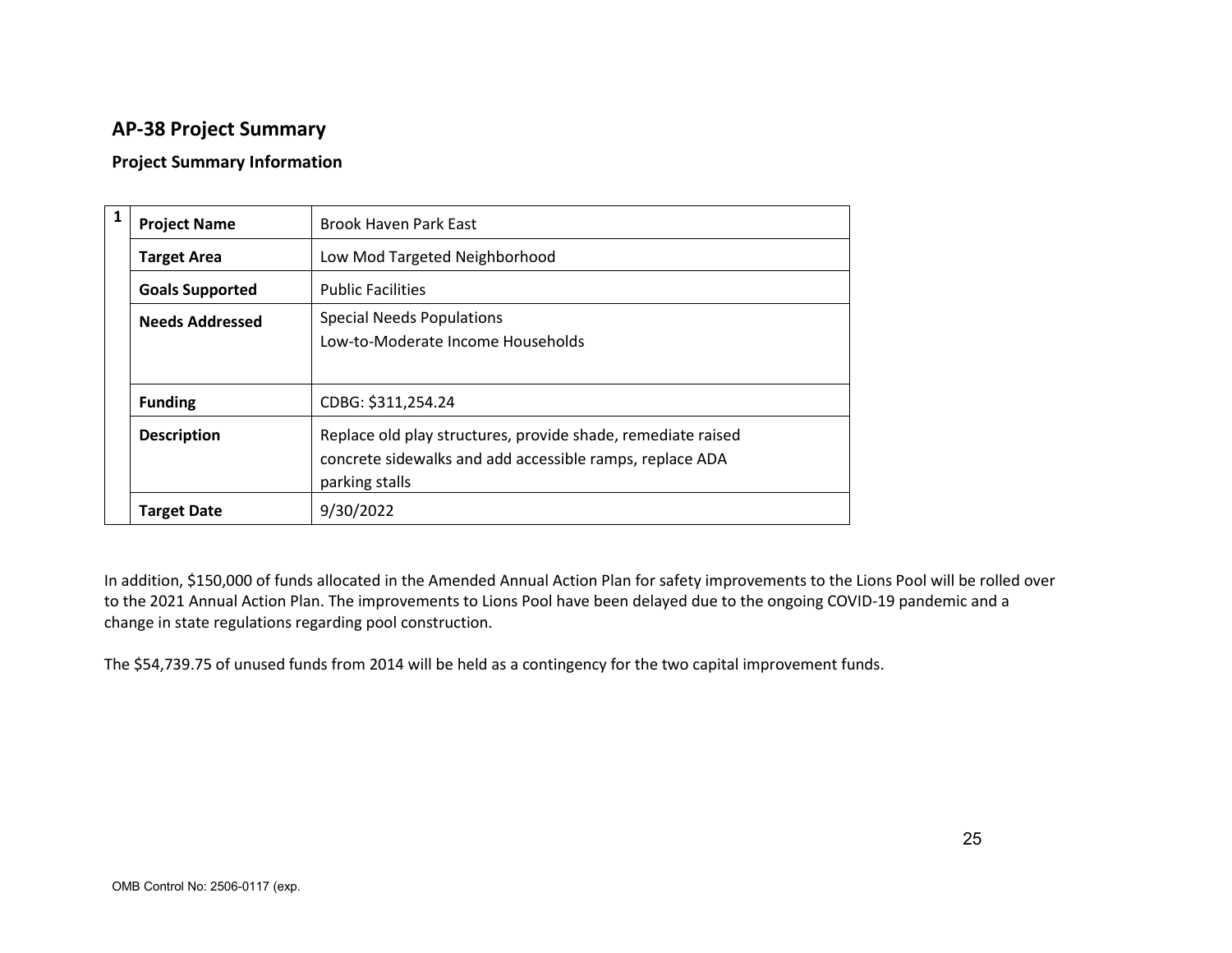## **AP-50 Geographic Distribution – 91.220(f)**

## **Description of the geographic areas of the entitlement (including areas of low-income and minority concentration) where assistance will be directed**

All CDBG funding will be used within the boundaries of the City of Farmington. Public improvements involve one activity: 1) ADA sidewalk/parking rehabilitation, update park and playground equipment, within an LMI neighborhood. It is estimated that 65% of CDBG funds for public improvement activities will be utilized in LMI neighborhoods.

For the 2021 program year, public service projects are allotted 15% of CDBG funds. These activities are clientele-based, as opposed to location-based. The exact percentage of funds distributed geographically will not be known until the projects are completed.

### **Geographic Distribution**

| <b>Percentage of Funds</b> |
|----------------------------|
| 60                         |
|                            |

**Table 8 - Geographic Distribution**

### **Rationale for the priorities for allocating investments geographically**

The low- and moderate-income area map, created by the CDBG Division with American Community Survey data, assisted staff in recommending projects to the City Council for capital allocation to the areas of most need.

### **Discussion**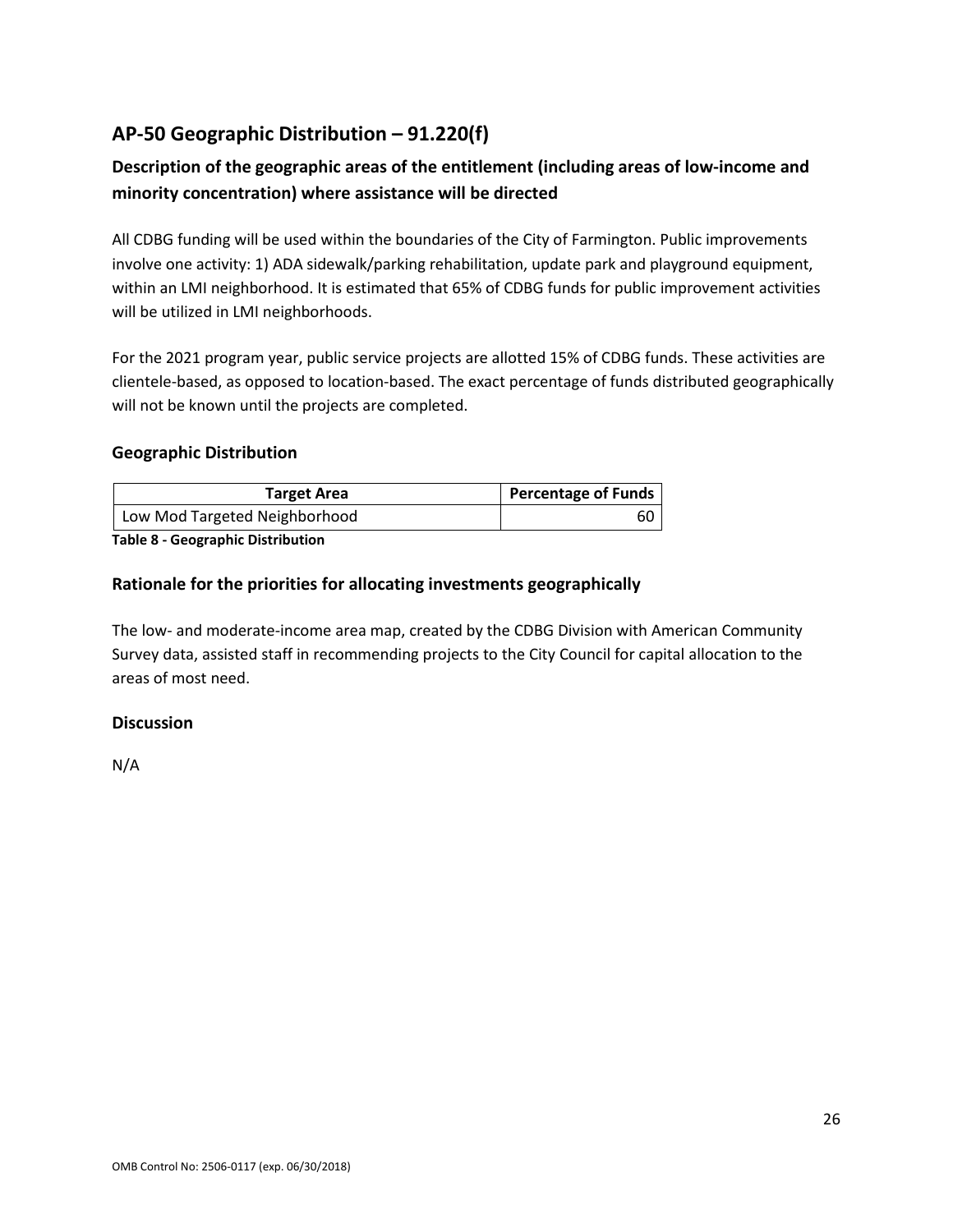# **Affordable Housing**

## **AP-55 Affordable Housing – 91.220(g)**

### **Introduction**

Although there are sufficient numbers of households with unmet housing needs, the City does not currently anticipate utilizing CDBG funds for rehab or new housing construction.

The City has utilized CDBG funding in the past to partially fund an affordable housing project, which required carrying over CDBG funding for 2-3 years. Regular annual CDBG funding is not sufficient to support such projects.

This year, however, CDBG funds will provide the opportunity to assist an estimated 204 households with housing emergency payments to cover rent, mortgage and utilities.

| One Year Goals for the Number of Households to be Supported |  |  |
|-------------------------------------------------------------|--|--|
| <b>Homeless</b>                                             |  |  |
| Non-Homeless                                                |  |  |
| Special-Needs                                               |  |  |
| Total                                                       |  |  |
|                                                             |  |  |

**Table 9 - One Year Goals for Affordable Housing by Support Requirement**

| One Year Goals for the Number of Households Supported Through |     |  |
|---------------------------------------------------------------|-----|--|
| <b>Rental Assistance</b>                                      | 204 |  |
| The Production of New Units                                   |     |  |
| Rehab of Existing Units                                       |     |  |
| <b>Acquisition of Existing Units</b>                          |     |  |
| Total                                                         | 204 |  |
| An a Maso Assis for Affandable Handler by America H.          |     |  |

**Table 10 - One Year Goals for Affordable Housing by Support Type**

### **Discussion**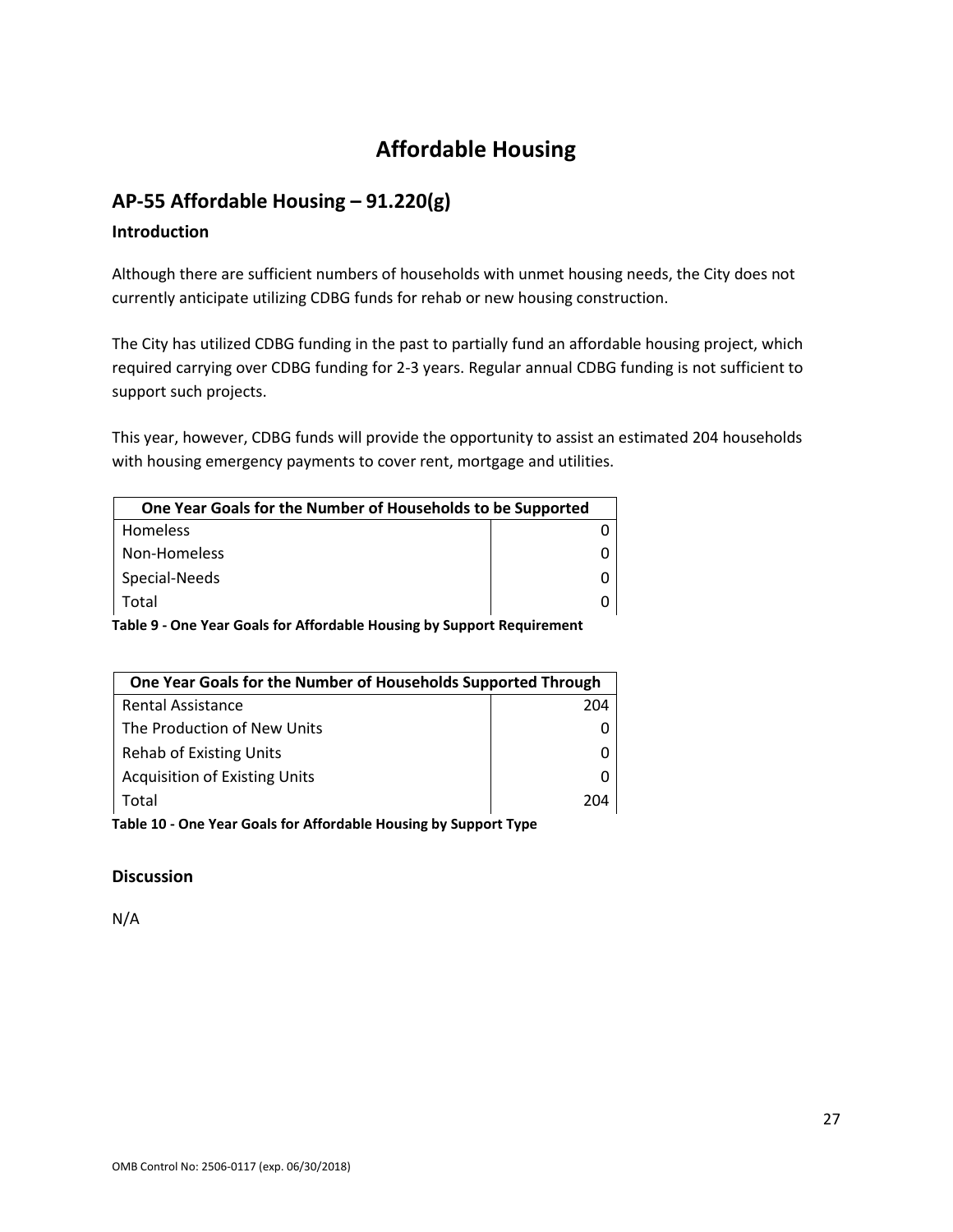## **AP-60 Public Housing** *–* **91.220(h)**

## **Introduction**

There is no public housing in Farmington or San Juan County. The limited amount of the typical annual CDBG grant and the wide variety of needs identified does not allow the CDBG grant to create a public housing project.

## **Actions planned during the next year to address the needs to public housing**

N/A

**Actions to encourage public housing residents to become more involved in management and participate in homeownership**

N/A

**If the PHA is designated as troubled, describe the manner in which financial assistance will be provided or other assistance**

N/A

### **Discussion**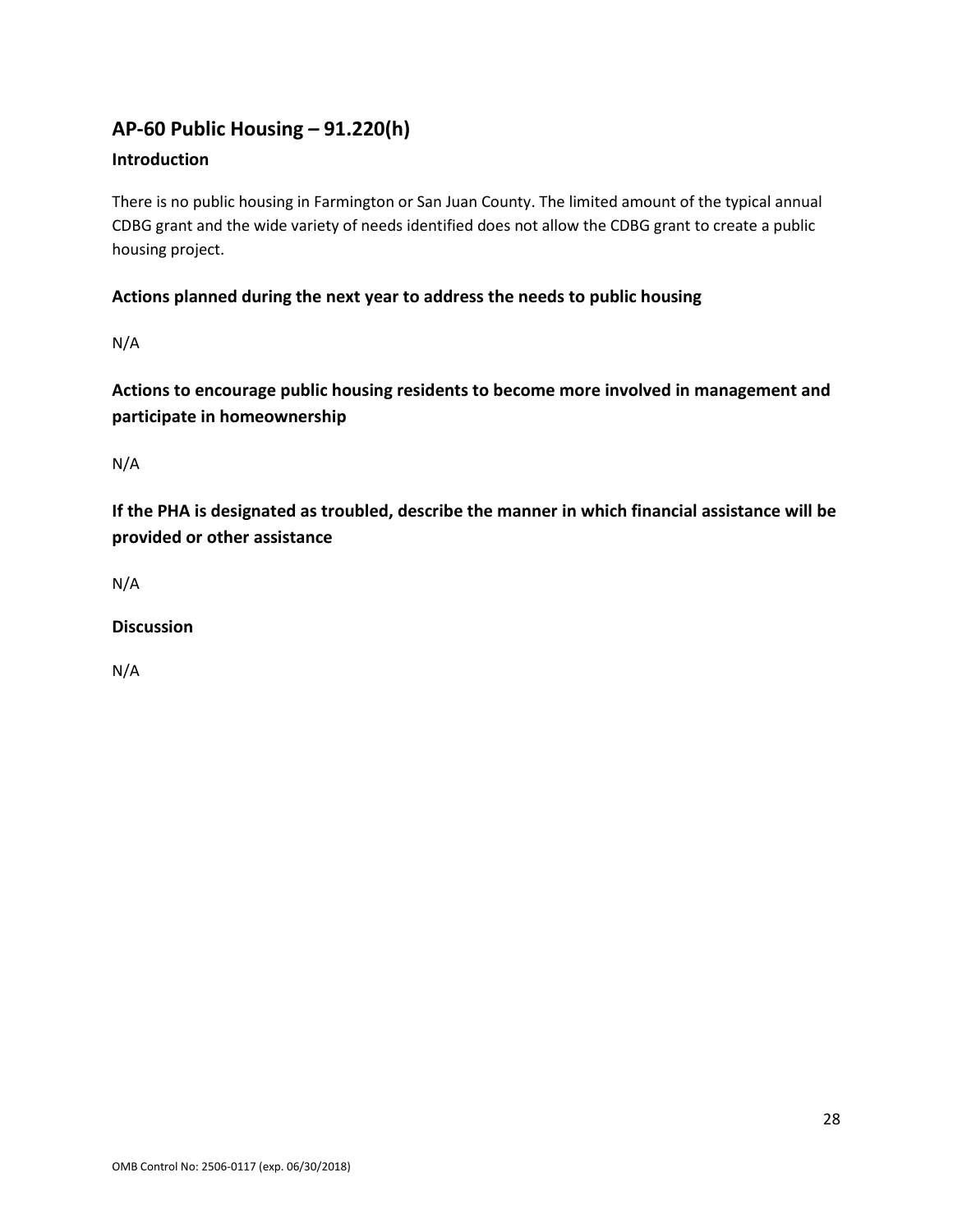## **AP-65 Homeless and Other Special Needs Activities – 91.220(i)**

#### **Introduction**

The 2021 Annual Action Plan will reach the needs of homeless people through a variety of public service activities. Projects will also be designed to meet the needs of special populations through programs that can be accessed by community members.

## **Describe the jurisdictions one-year goals and actions for reducing and ending homelessness including**

## **Reaching out to homeless persons (especially unsheltered persons) and assessing their individual needs**

Three (3) public service projects in the year's Action Plan will provide direct services to the homeless, particularly the chronically homeless individuals and families, families with children, veterans and their families, and unaccompanied youth.

San Juan County Partnership, Navajo United Methodist Center, and Childhaven will provide the following, respectively: rental and rapid rehousing assistance for preventing and addressing homelessness; a homeless shelter with case management services; transitional housing for women, men and children who have been displaced due to domestic violence, as well as childcare services for victims/survivors; and housing emergency payments to prevent and address homelessness, which will include rental, mortgage and utility assistance.

Additionally, one (1) projects will provide special needs services to community members who may be at risk of homelessness.

Sexual Assault Services of NW New Mexico will respectively engage in the following activities: counseling/therapy for sexual assault victims and crisis intervention services for domestic violence survivors.

### **Addressing the emergency shelter and transitional housing needs of homeless persons**

Both the homeless shelter and the transitional home projects include case management, counseling, and education components. The majority of social services agencies in the community work collaboratively to reach out to homeless persons and provide individual assessments.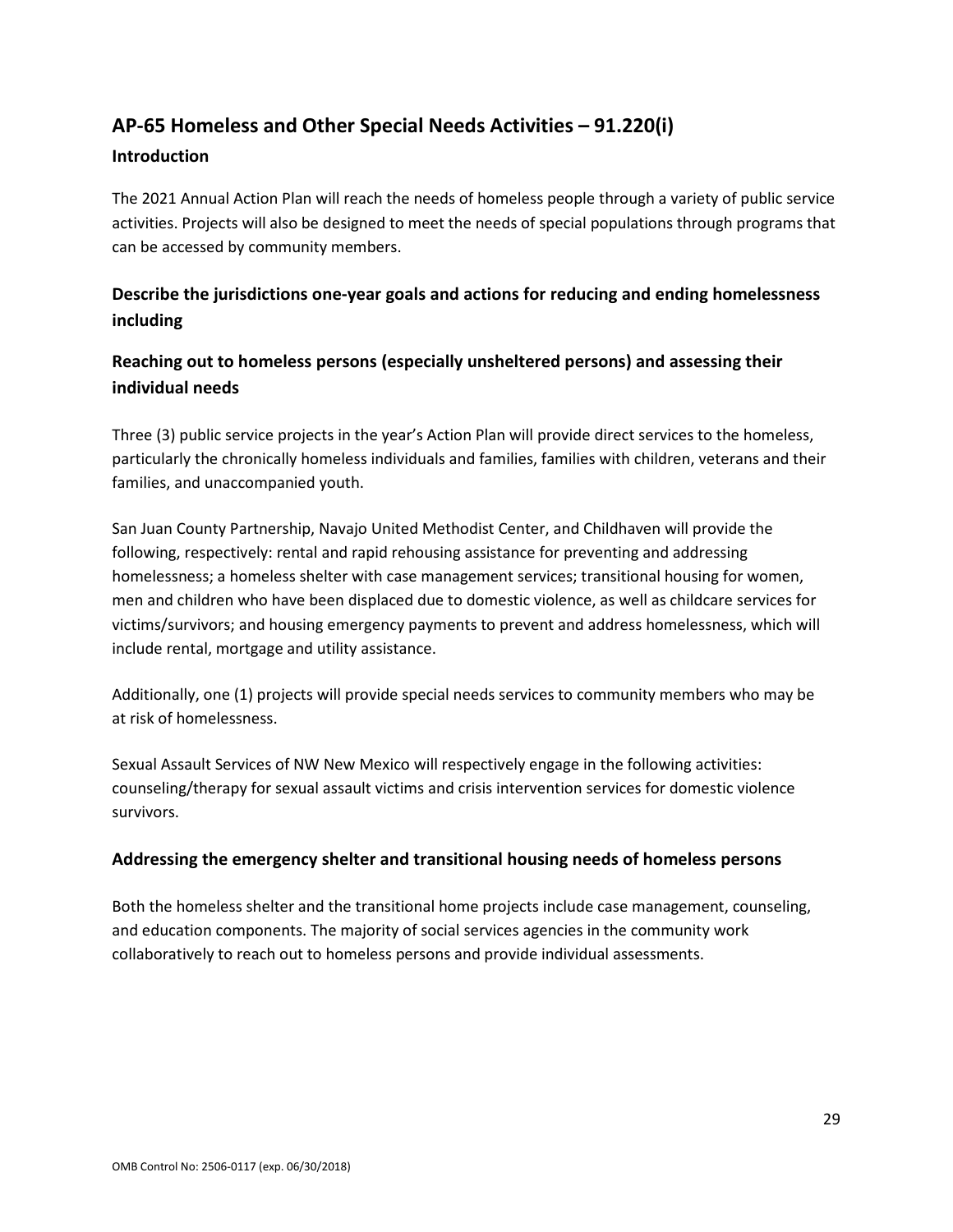**Helping homeless persons (especially chronically homeless individuals and families, families with children, veterans and their families, and unaccompanied youth) make the transition to permanent housing and independent living, including shortening the period of time that individuals and families experience homelessness, facilitating access for homeless individuals and families to affordable housing units, and preventing individuals and families who were recently homeless from becoming homeless again**

Helping homeless persons, especially chronically homeless individuals and families, families with children, veterans and their family, and unaccompanied youth, through CDBG funded programs is a top priority. Subrecipient programs provide needed services, guidance and support to address current homelessness and prevent homeless conditions in the future. Their services include weekly group/individual meetings that are scheduled to provide education on housing, budgeting, nutrition, employment, and health care. Residents can take advantage of learning basic computer literacy, learning how to save money, learning skills for living independently, and use of a daycare while job searching.

**Helping low-income individuals and families avoid becoming homeless, especially extremely low-income individuals and families and those who are: being discharged from publicly funded institutions and systems of care (such as health care facilities, mental health facilities, foster care and other youth facilities, and corrections programs and institutions); or, receiving assistance from public or private agencies that address housing, health, social services, employment, education, or youth needs.**

The City will continue to support local agencies that provide emergency and transitional housing under the Action Plan.

During the 2021 program year, San Juan County Partnership Housing Program will use funds to provide rental assistance to prevent homelessness and homeless rapid rehousing for 9 households. Navajo United Methodist Center's domestic violence shelter will use funds to provide transitional housing for 70 individuals that have been displaced from domestic violence circumstances. Childhaven will provide emergency shelter to 100 abused, neglected and abandoned/homeless children.

### **Discussion**

The need to provide housing and supportive service needs for persons who are not homeless but have other special needs such as elderly, frail elderly, persons with disabilities (mental, physical, developmental, person with alcohol or other drug addictions), at-risk youth, persons with HIV/AIDS and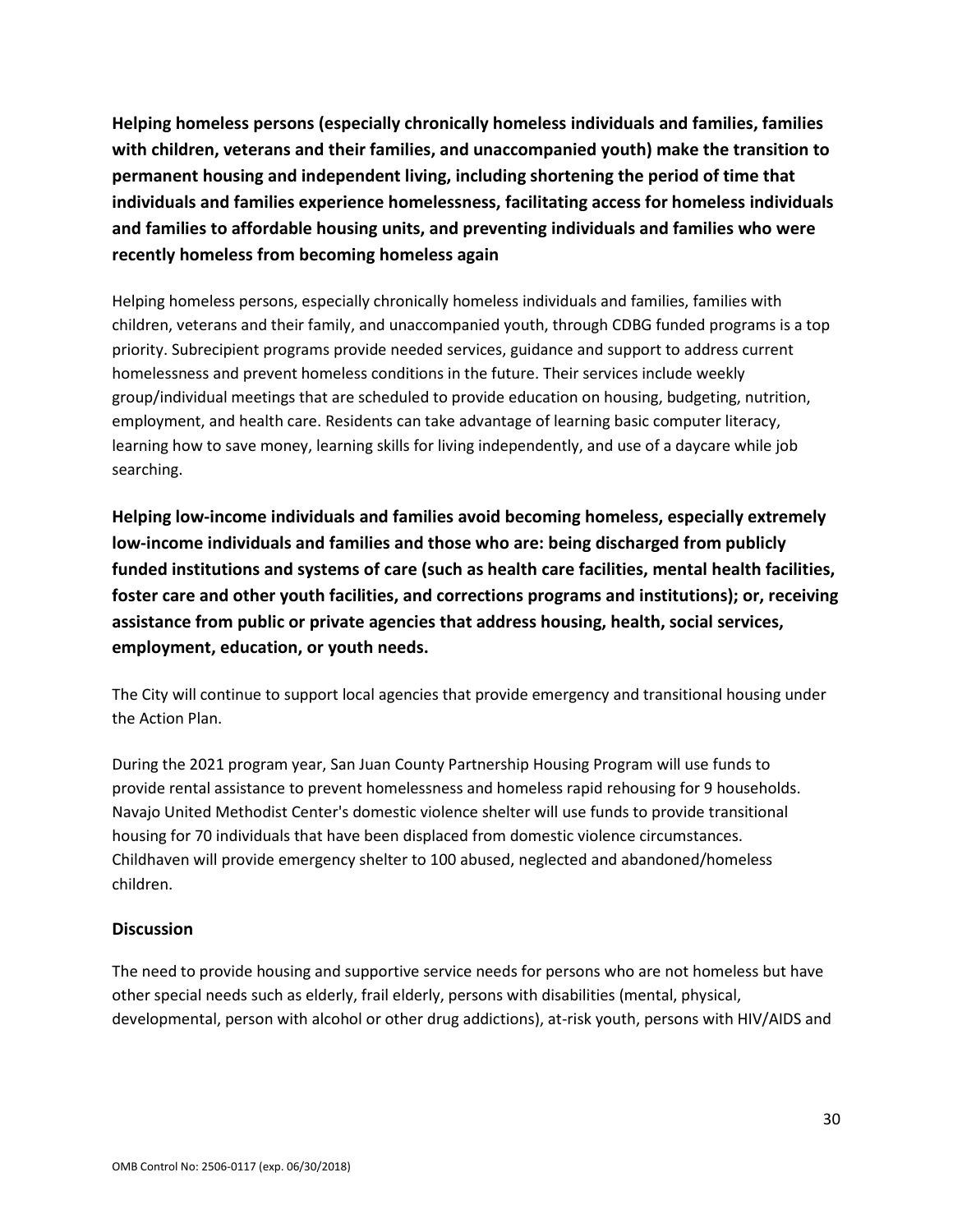their families are considered special populations that are listed on the Consolidated Plan's priority needs list for the City. Each of these special populations would greatly benefit from CDBG funds for supportive services. Staff will continue to inform local agencies and organization affiliated with helping the special needs populations to apply for CDBG funds in upcoming years.

This year, Sexual Assault Services of NW New Mexico and the Family Crisis Center will respectively engage in the following activities: counseling/therapy for sexual assault victims and crisis intervention services for domestic violence survivors.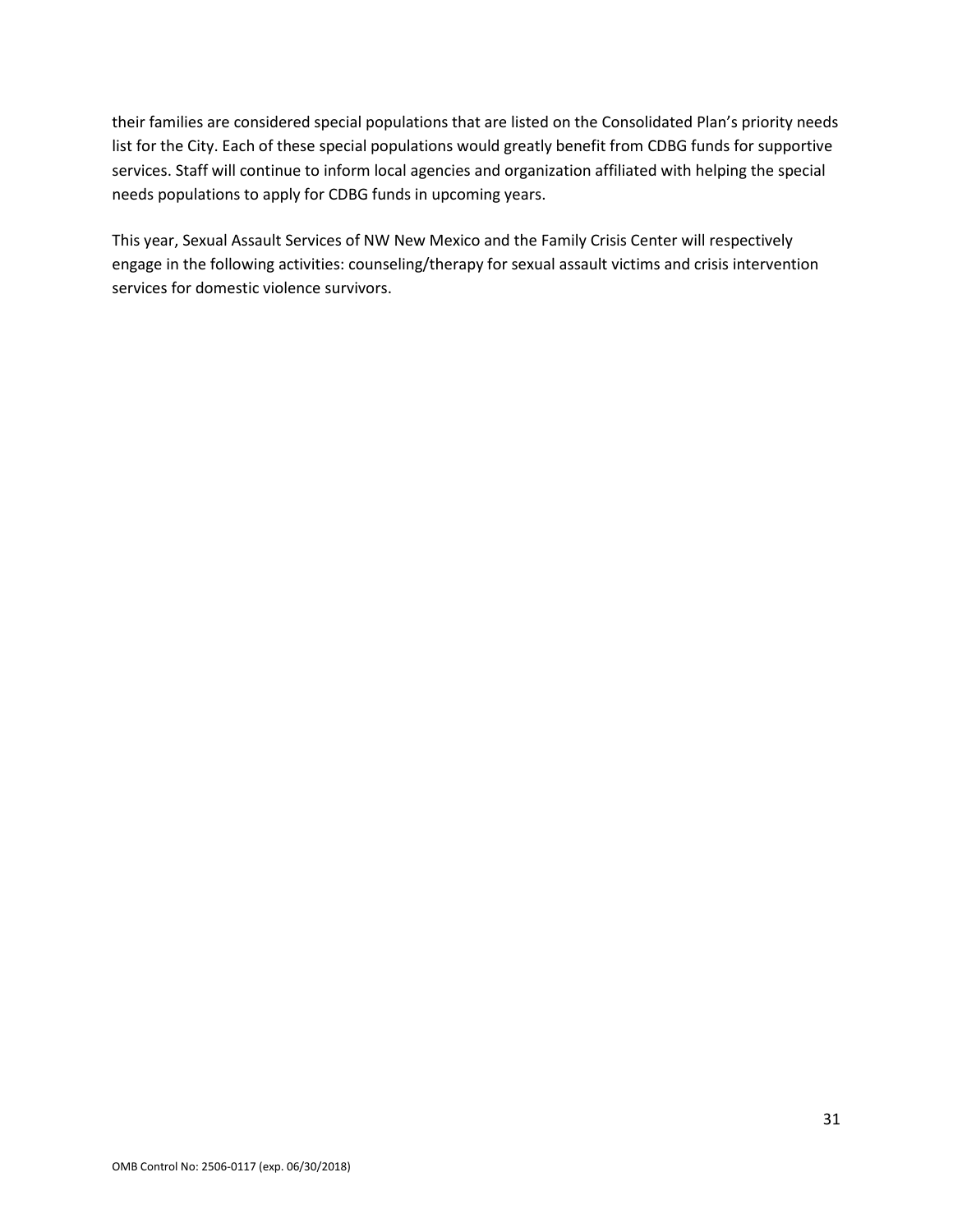## **AP-75 Barriers to affordable housing – 91.220(j)**

## **Introduction:**

The City of Farmington continues to identify and address barriers to affordable housing in order to increase the availability of affordable housing units.

## **Actions it planned to remove or ameliorate the negative effects of public policies that serve as barriers to affordable housing such as land use controls, tax policies affecting land, zoning ordinances, building codes, fees and charges, growth limitations, and policies affecting the return on residential investment**

The City of Farmington has taken the following actions to ameliorate the barriers to affordable housing:

- Adopted its first Affordable Housing Strategic Plan on May 24, 2011. This document built upon the City of Farmington's Housing Affordability 2010 Update and Housing Needs Assessment in the 2009-2014 Consolidated Plan.
- Adopted the Affordable Housing Ordinance No. 2012-1261 on November 27, 2012.
- The current Unified Development Code (UDC), which regulates all public and private development within the City, currently allows placement of manufactured homes in all residentially zoned districts. Rental apartments are allowed on single-family lots with a Special Use Permit.
- The 2020 update to the UDC includes allowing apartments to have separate utility meters.

### **Discussion:**

Recommendations in the 2021 Farmington Comprehensive Plan regarding Housing include:

- Develop and adopt a housing policy incorporating inclusionary guidelines for residential development projects.
- Continue the development of strategies for infill and redevelopment activities, such as flexibility in development regulations, exemption of development fees, and allocation of grants, particularly for affordable housing.
- Develop a retrofit program to help increase the number of energy-efficient, age-in-place homes.

To build on these initial steps, the City needs to quantify the issue of homelessness and affordable housing availability. Public Service agencies that serve the Farmington area do not currently pool their information. There is not a clear picture of the number of homeless in the area or their demographic makeup. There is no clear snapshot available of housing stock and pricing.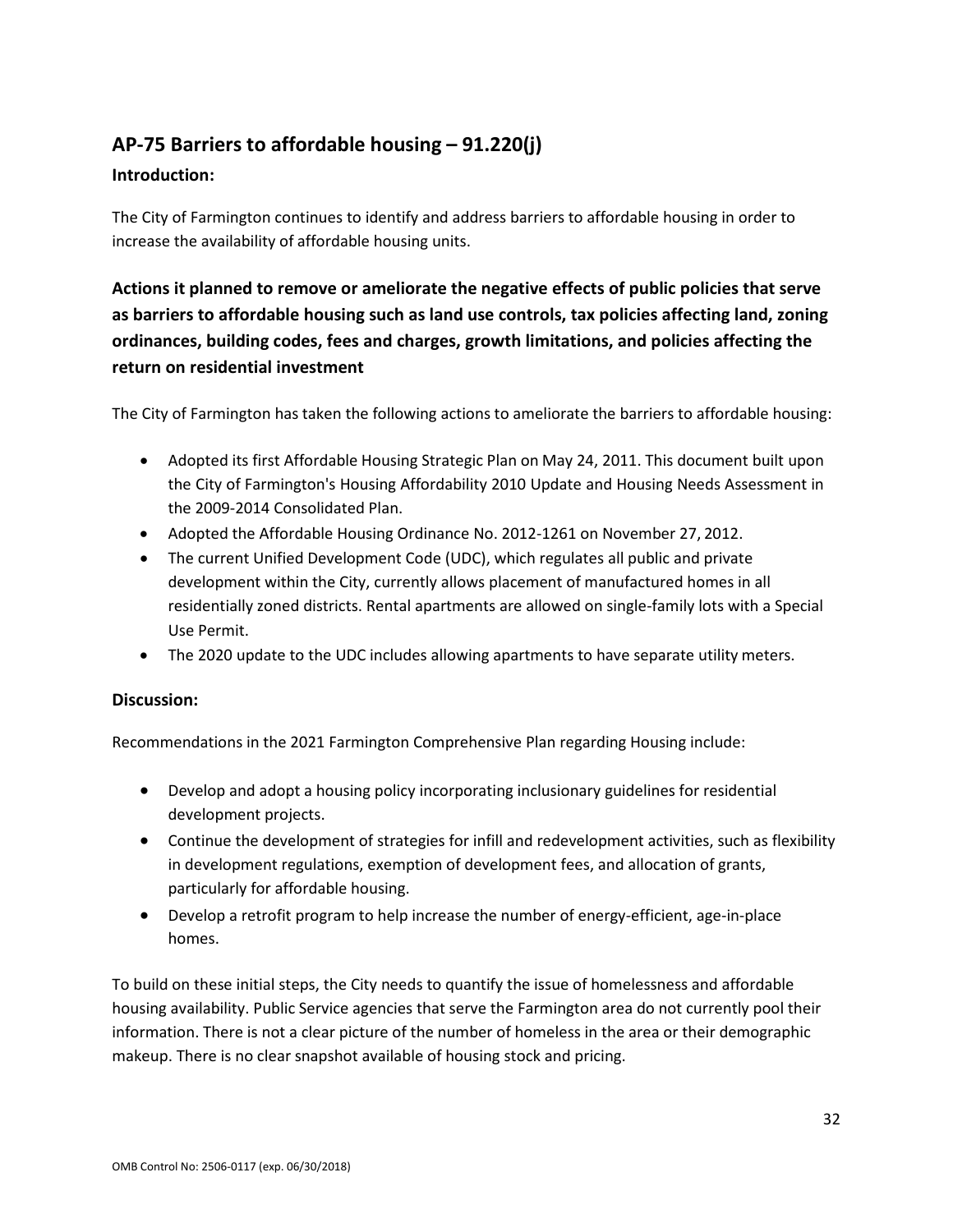It is unknown how the COVID-19 pandemic has impacted homeless numbers. Rise in unemployment and partial or permanent closure of many local businesses is expected to directly impact homelessness.

In order to create an effective action plan to address barriers to affordable housing additional data must be collected. The most current data regarding housing needs and costs is from the 2011 San Juan County Affordable Housing Plan and a 2012 Housing Affordability Update.

The City will be identifying funds to conduct a new study that includes a count of homeless persons and a survey of the current real estate market.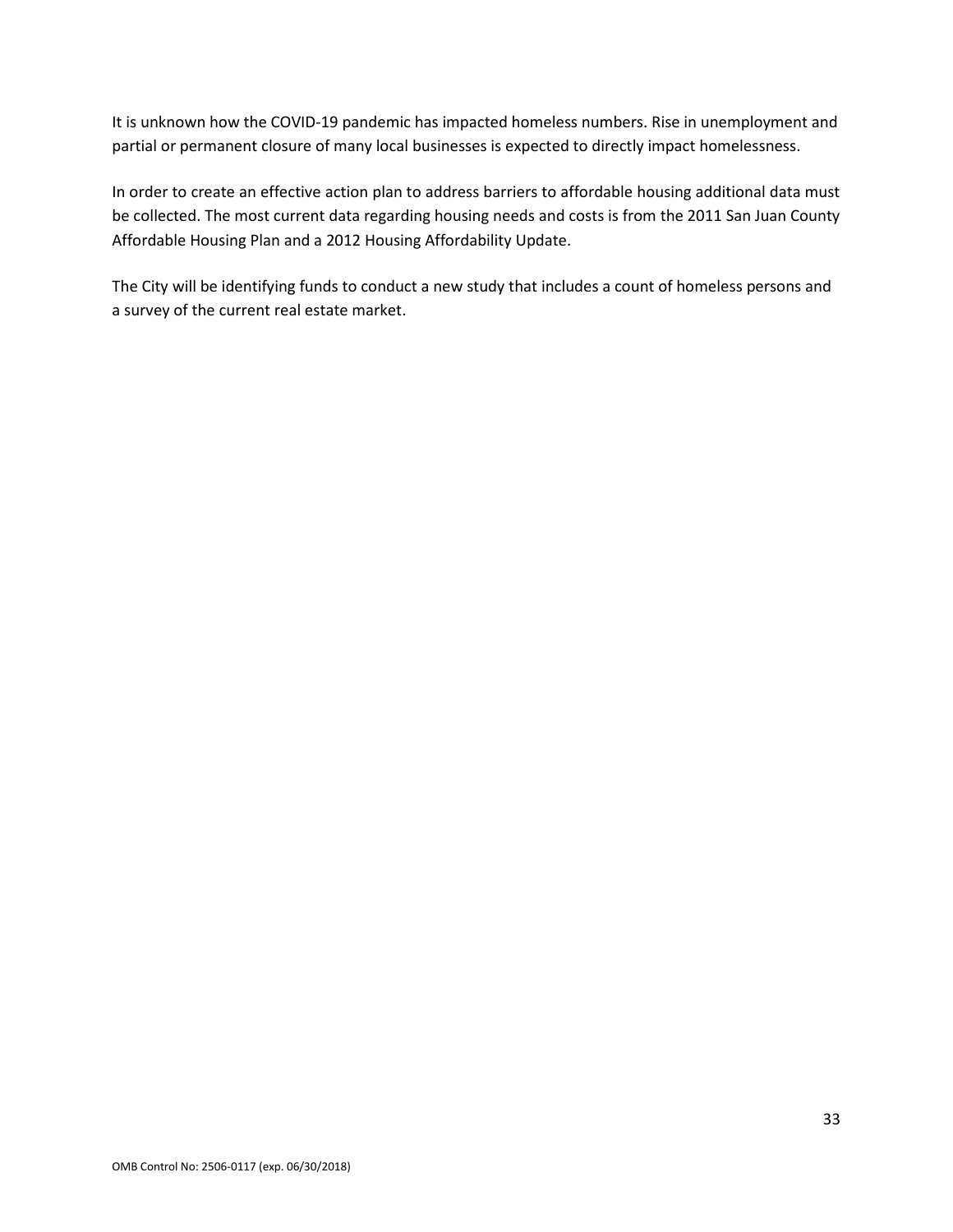## **AP-85 Other Actions – 91.220(k)**

#### **Introduction:**

For the 2021 program year, the primary categories of needs to be addressed are public facilities and public services to eligible community members.

#### **Actions planned to address obstacles to meeting underserved needs**

There is an underserved need across most categories, including the homeless, special needs populations, and low-income residents. Obstacles to meeting these needs include lack of funding to meet all need. This Action Plan strategically places an emphasis on projects that will have the most impact for high needs populations. This means that an emphasis is placed on projects that utilize a high degree of coordination with other agencies, meet the highest needs, and can have a measureable impact on the persons served.

### **Actions planned to foster and maintain affordable housing**

The Housing Needs Assessment complies with 91.205 (b) by looking in depth at affordable housing. The assessment provides projections for the number and type of families in need of housing assistance for extremely low-income, low-income, moderate-income, and middle-income families, for renters and owners, for elderly persons, for single persons, for large families, and for persons with disabilities. The assessment details the affordability, or cost burden, for a variety of housing types.

A key recommendation of the Housing Needs Assessment is to specifically address the needs of the families in greatest need, as defined by HUD.

Greatest Need - HUD defines those in the greatest need for affordable housing as "families and individuals whose incomes fall 50 percent below an area's median income, who either pay 50 percent or more of their monthly income for rent, or who live in substandard housing." Substandard housing is defined as housing without complete kitchen or plumbing facilities or families who live in overcrowded conditions. Overcrowding is defined as more than one person per room in a household.

The Farmington MSA has a significant number of households that are considered greatest need families. According to the American Community Survey (2011-2015), 37.7% of families and individuals in occupied rental units pay 35% or more of their gross household income. Any affordable housing project conducted in the Farmington MSA should directly affect the families in greatest need.

Obviously, the limited annual CDBG Formula Grant that the City of Farmington receives does not allow any significant impact on the number of households in greatest needs; however, the information in the Housing Needs Assessment does provide a rational justification for any housing affordability project, rental or purchase.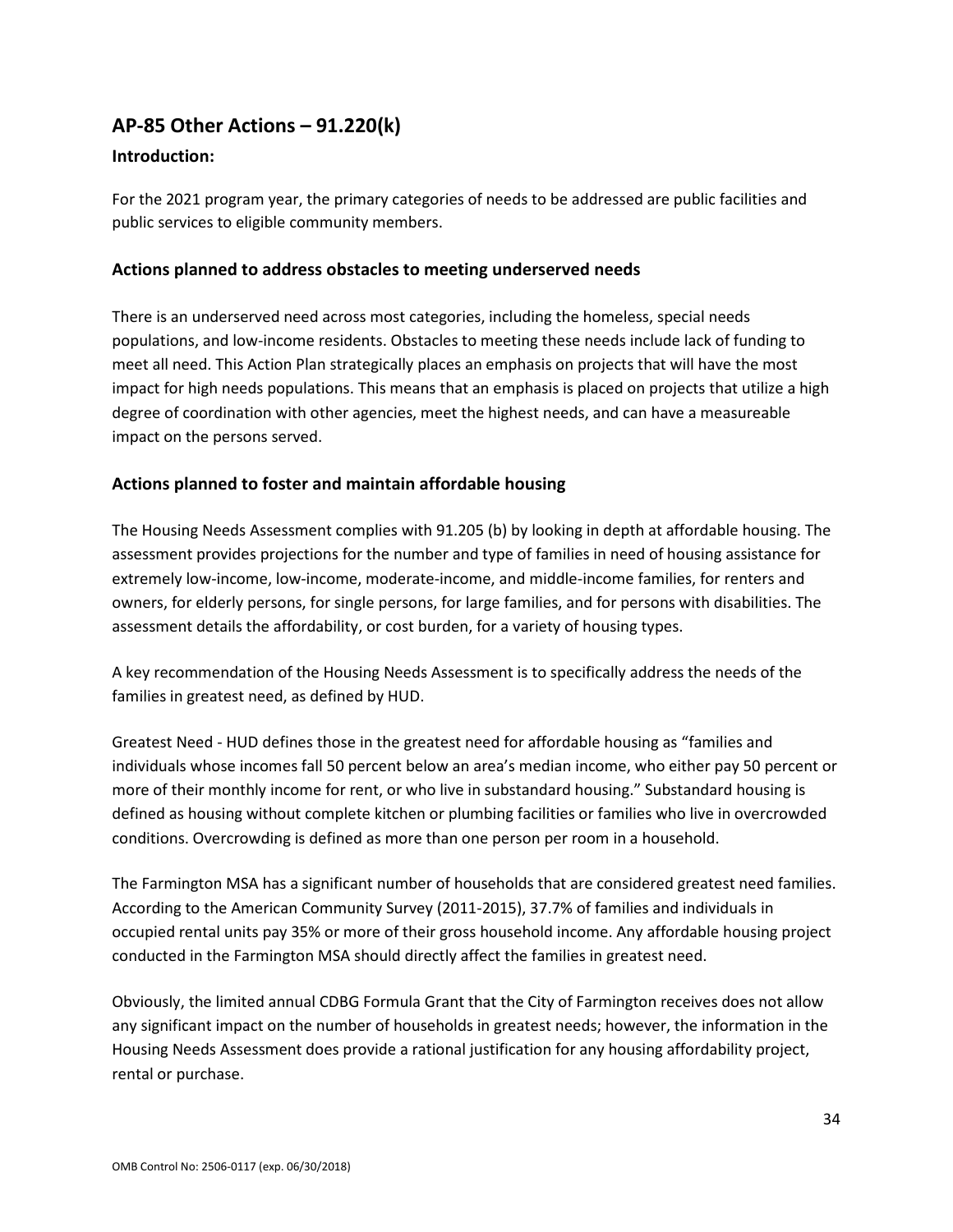The Consolidated Plan regulations require specific objectives that describe proposed accomplishments the jurisdiction hopes to achieve and must specify the number of extremely low-income, low-income, and moderate-income families to whom the jurisdiction will provide. Given the variety of potential projects and limited annual grant resources, the need to find or develop a partner to create a housing project, it is difficult to identify realistic affordable housing goals for the 2020 Action Plan. However, as mentioned in the previous section, 2020 updates to the Unified Development Code are a step in the right direction to increase the housing stock by allowing apartments to have separate utilities, and the Comprehensive Plan, for adoption in 2021, will provide further recommendations on housing strategies.

#### **Actions planned to reduce lead-based paint hazards**

There are no Action Plan projects related to lead-based paint. The City does not intend to fund renovations. However, the City will continue to ensure that capital projects funded by CDBG, which involve rehabilitations, require the mitigation of lead-based paint appropriately by including regulations in applicable contracts with subrecipients.

Under this plan, the City will be providing emergency rental assistance to LMI households. Although assistant is not expected to exceed 100 days, which would trigger lead-based paint requirements, staff will coordinate with subrecipients to comply with HUD's lead-based regulations if need be.

#### **Actions planned to reduce the number of poverty-level families**

The Action Plan will reduce the number of poverty-level families through the implementation of funding to the public service projects. These projects will provide support for individuals and families to become self-sufficient, access new opportunities and exit out of poverty.

### **Actions planned to develop institutional structure**

Funding the planning and administration of CDBG funds will allow the City to monitor and guide the implementation of goals. The guidance will ensure the City can meet its obligations as outlined by HUD.

The City of Farmington's Mayor and City Council serves as the legislative, policy-making and administrative body governing the City. The Mayor and City Council performs legislative and quasijudicial functions, which include adopting ordinance and resolutions for the safety, health, and wellbeing of the community.

The Mayor and City Council appoints a City Manager to carry out the policy directions of the City Council and to supervise and coordinate the work of department staff. With the exception of the City Attorney and City Clerk, the City Manager has line authority over all City departments. The Community Development Department, which administers the CDBG program, is one of these departments.

Actions planned to continue to develop institutional structure include: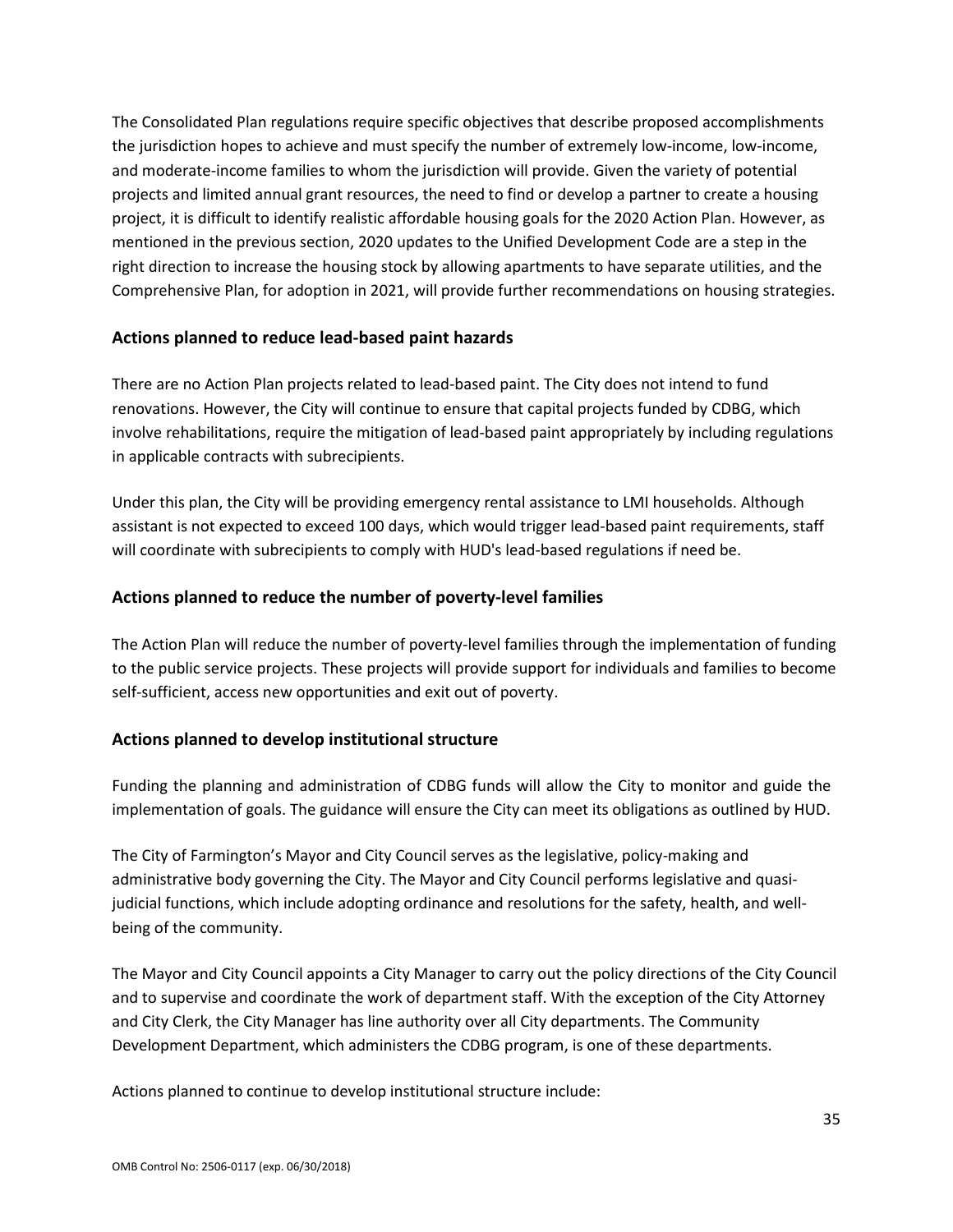- Provide data and other information through the appropriate channels to ensure that leaders are aware of issues and can make decisions accordingly.
- Implement the 2019-2023 Consolidated Plan and the 2021 Annual Action Plan for the CDBG program.
- Update the Mayor and City Council regarding the CDBG program, request approvals and provide project information as needed.
- Include other local jurisdictions in the CDBG process.
- Continue engaging subrecipients and eligible organization in the annual application process; provide updates on funded projects, new rules and regulations from HUD, as well as fair housing information.
- Continue providing training and technical assistance to subrecipients.
- Continue to encourage collaboration amongst agencies and organizations.
- Encourage, facilitate and foster relationships throughout San Juan County to strengthen the service available to the public.

## **Actions planned to enhance coordination between public and private housing and social service agencies**

Coordination among all providers is essential in improving the conditions and addressing service gaps for the City's citizens. Actions planned to enhance coordination between public and private housing and social service agencies include:

- Award CDBG funds to eligible projects.
- Encourage agencies to work together to apply for CDBG funds to leverage resources to the fullest extent.
- Continue working with agencies to address issues of poverty and homelessness.
- Continue to attend and be involved in meetings, events and training opportunities for housing and social service agencies.
- Continue to conduct outreach at public events on fair housing.

### **Discussion:**